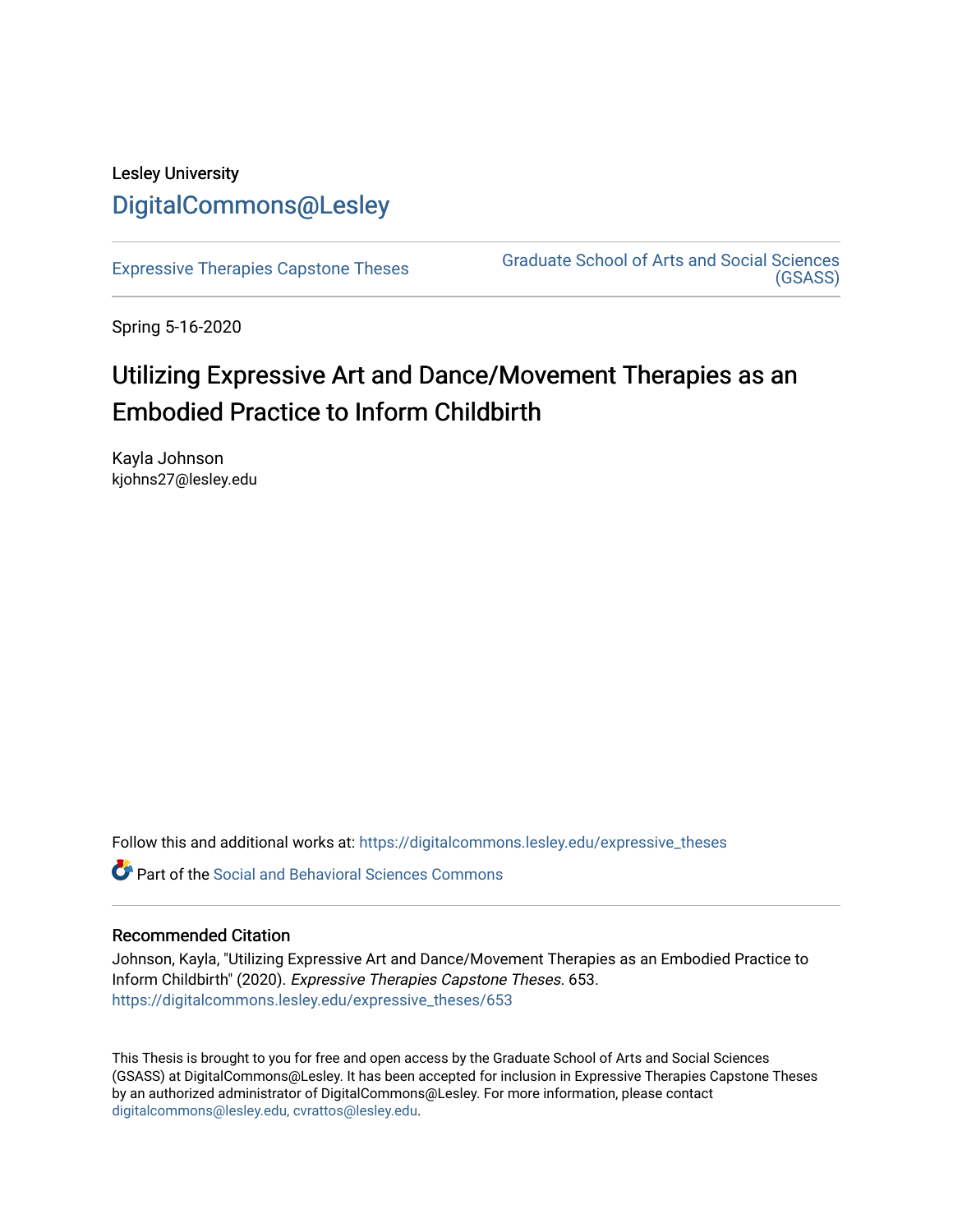# Utilizing Expressive Art and Dance/Movement Therapies as an Embodied Practice to Inform

# Childbirth

Capstone Thesis: Option 1 Method Development

Lesley University

April 1, 2020

Kayla Johnson

Expressive Art Therapy

Thesis Professor: Theresa Benson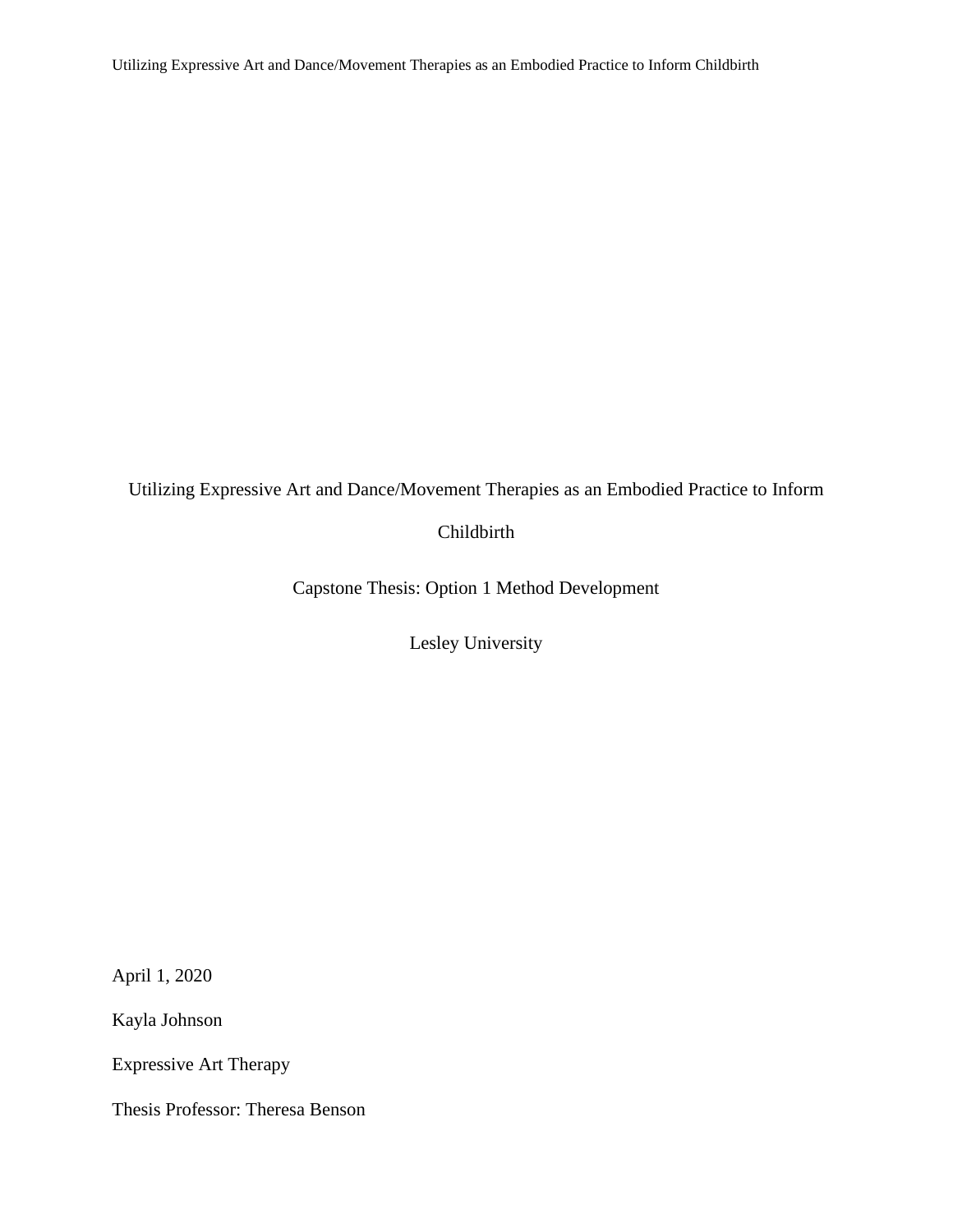#### **Abstract**

An eight-week curriculum developed by this researcher was implemented with a group of women in the Spring of 2018. The goal was to provide evidence, create resources, and demonstrate the effectiveness of Expressive Art Therapy and Dance Movement Therapy as an embodied practice to create connection, promote self-expression, empathy, embodied awareness, and healthy coping skills so that embodied childbirth seems obtainable and do-able. The shift away from embodied wisdom has moved women away from embracing their bodies and created risk in childbirth. In the United States of America, the maternal [mortality](https://go.gale.com/ps/i.do?p=AONE&u=les_main&id=GALE|A523609895&v=2.1&it=r&sid=ebsco&password=NostimonHmar&ugroup=outside) rate is on the rise, which is unusual for developed countries. One way of providing preventative care and proactively addressing the issues of current birthing culture is to promote and normalize embodiment for birthing mothers.

This review of literature and development of a method can be utilized within the perinatal period to promote a better understanding of maternal mental health including childbirth education and history, theories of embodiment, attunement and mindfulness techniques to further develop self-awareness and a deeper sense of identity and self for the birthing mother. Embodiment seems missing from our current birthing culture and that implementing a method to incorporate embodiment practices, as well as partaking in standard medical care with access to screening for perinatal emotional issues, could greatly impact maternal mental health.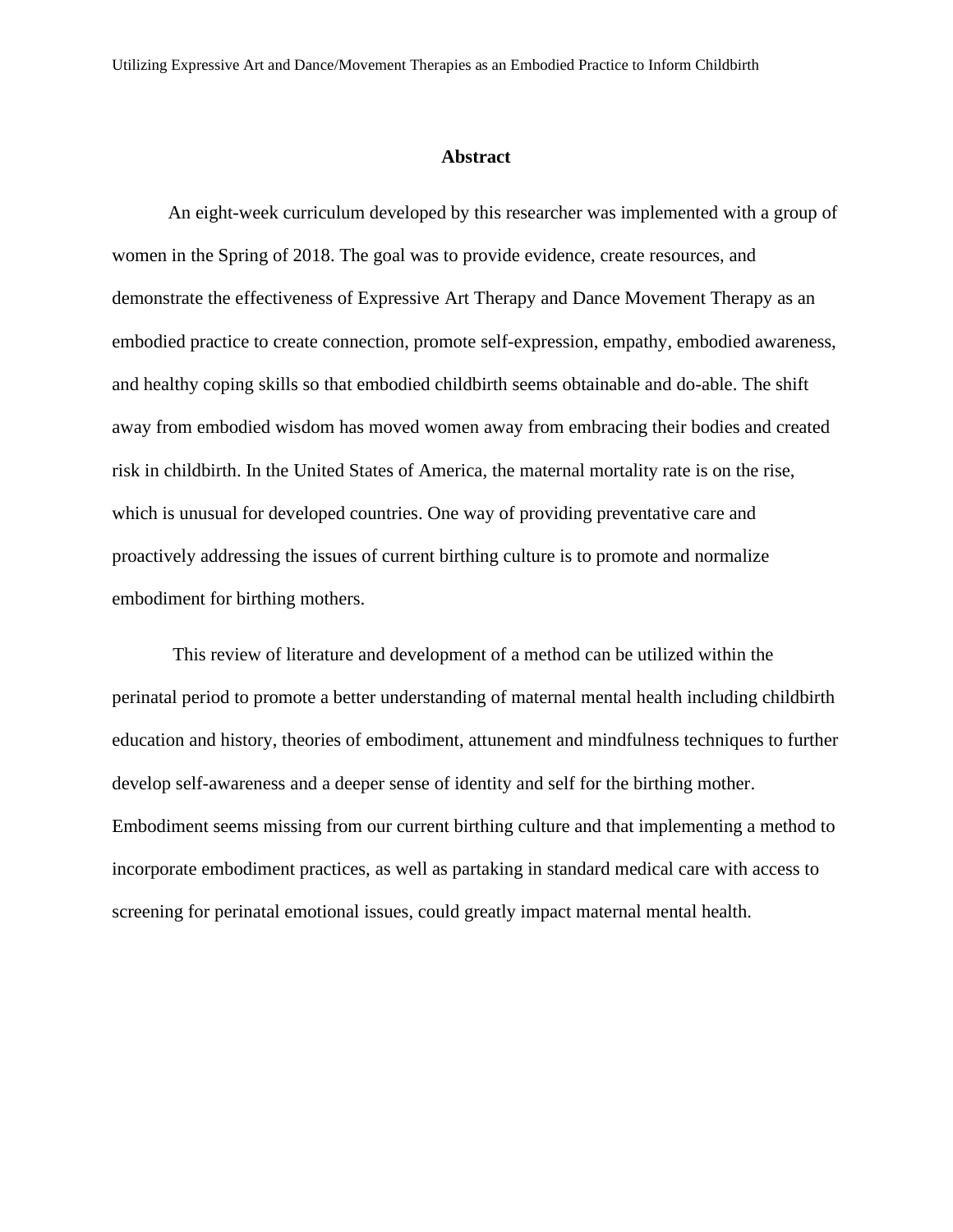# **Introduction**

Developing an embodied practice to inform a sense of consciousness in the body (embodied childbirth), and access to quality psychological care as part of maternal health, can enable women to have a better childbirth experience with decreased mental health issues within the perinatal period. This research will provide an overview of the literature related to childbirth practices, --as well as methods of embodied practice such as Expressive Art Therapy and Dance Movement Therapy, to promote better access and understanding of embodied childbirth and maternal mental health. The hope is to bridge the gap between the medical experience of childbirth in the United States today and the development of an embodied practice within childbirth to increase positive and healthy birth outcomes.

The perinatal period is defined as the time during pregnancy and the first year after birth. Maternal mental health and perinatal psychology are interchangeable terms that will be used to describe the field of emotional health and wellbeing within the perinatal period of someone's life. Experiencing perinatal mental health issues are common, affecting up to 20% of women at some point during the perinatal period. (Centre for Mental Health, 2015). Perinatal mental illnesses are a major public health issue because the adverse impact on the mother directly effects the well-being of her child. (Centre for Mental Health, 2015).

Perinatal or maternal depression includes a range of mood and anxiety disorders that can affect a woman while she is pregnant, around the time of birth, and throughout her child's first few years of life. (Collaborative Care, 2015). If left untreated these disorders, called perinatal mood or anxiety disorders (PMADs), can become chronic mental illnesses for the mother, create barriers to bonding with baby by mother's lack of emotional availability, and cause negative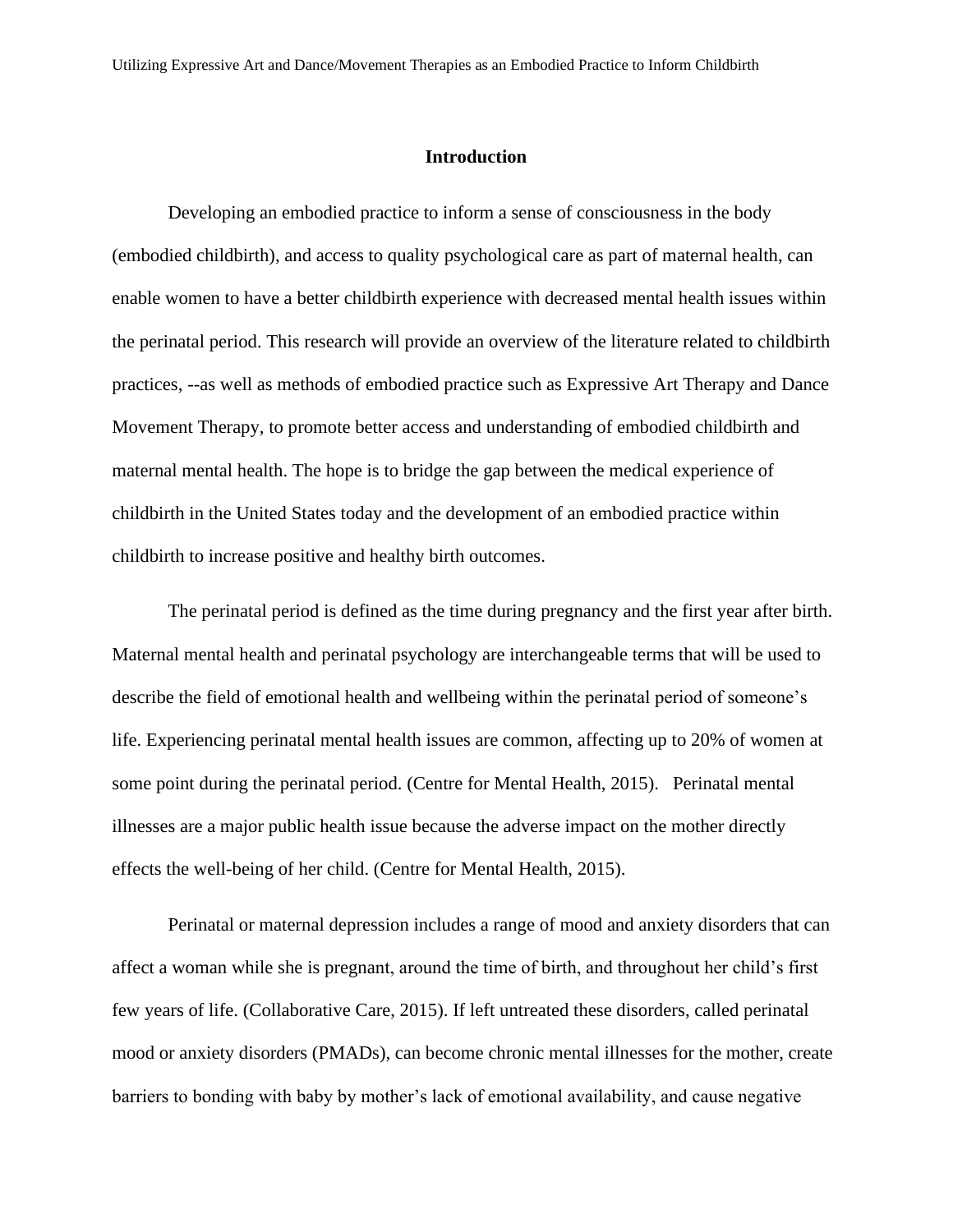effects on the development of the unborn fetus, infant and child. These conditions can cause toxic stress in the developing child and therefore are considered an adverse childhood experience. (Collaborative Care, 2015). To understand the many obstacles that were overcome by modern, Western medicine and how we have come to where we are today in current birth culture we must go back in time.

# **History of Childbirth**

The history of childbirth in the United States of America can be broken down into three different time periods. Until the late eighteenth century birth was a social event, rather than medical. Birth was facilitated by females; midwives, friends and relatives of the birthing mother. (Dye, 1980). The second period, from the late eighteenth century through the first decades of the twentieth century childbirth transitioned from a social event to a medically managed emergency. Slowly, midwives were replaced by male physicians. By the 1920's the third period begins as the norm of childbirth in the U.S shifted to the medical profession having control over birth management. (Dye, 1980).

Up until the last decades of the eighteenth century, midwives were the only American birth attendees. Midwifery practice was less formal and therefore less accurately documented than other parts of the world, like England, at that time. (Dye, 1980). History relies on bits and pieces that are documented of the midwives and birthing mother's experiences. As such it's easy to fantasize that this was a time of female bonding and an expression of love and nurturing among women.

Contrary to this picture there is evidence from diarists and literature that childbirth was a terrifying and confusing time for the birthing mother and attendees. (Dye, 1980). Data that does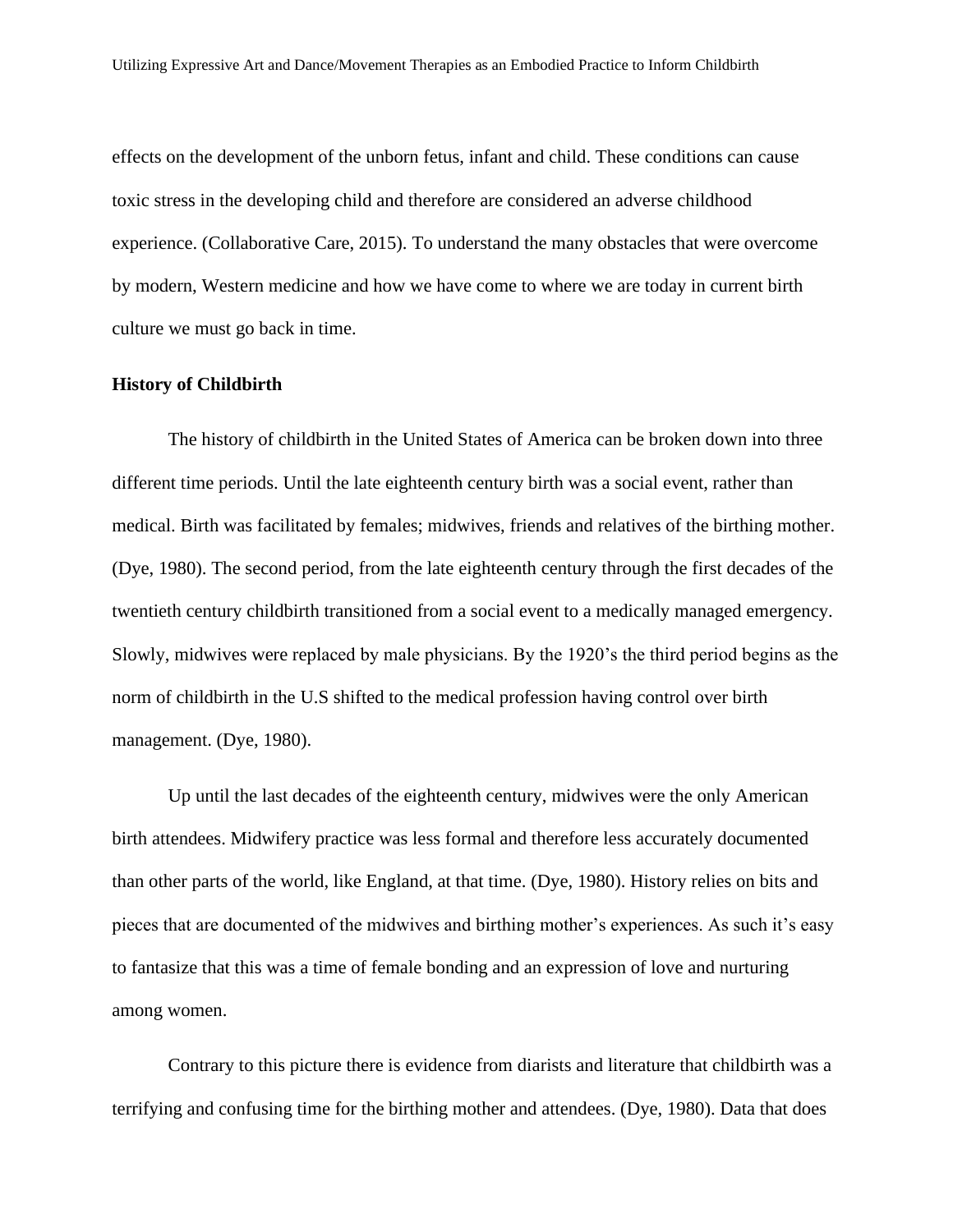exist suggests that maternal mortality was not high – at least compared to European rates. Some scholars suggest that fear of death is directly correlated to cultural and religious factors. Puritan ministers are among this group that described childbirth as a fearful time – a time to anticipate death. (Dye, 1980). Women may have feared birth more because of this cultural belief rather than actual high rates of mortality during childbirth. The experience of knowing someone who died in childbirth may have been common and that alone explains women's fears.

By the mid eighteenth century, Americans were travelling to Britain for medical education. Midwifery was taught as part of medical science. After the American Revolution, upper class, American women sought after these new physicians for perinatal care. (Dye, 1980). This normalization of 'new medical practices' is the start of the second period of the history of childbirth. Medicine was exclusively a career path for males only. Childbirth slowly shifted from not only a non-professional to professional, but placed control of the birth experience from female to male. Women turned to physicians as they promised to provide safer and less painful experiences of birthing. Increased knowledge of the birthing process and the intervention of modern medicine took over with the ability to better control challenging labors with the development of anesthesia and gynecological surgery. (Dye, 1980).

There are still unanswered questions about the birthing process in the nineteenth century. There is no complete data particularly pertaining to mortality which is crucial for the understanding of birth in the past. Social class is a factor that is often overlooked in the research and data collected throughout history of childbirth in America. There is little that is known about a woman's social class and how that effected the medical treatment she received. There is much more to know about social attitudes of women and the treatment they could access. The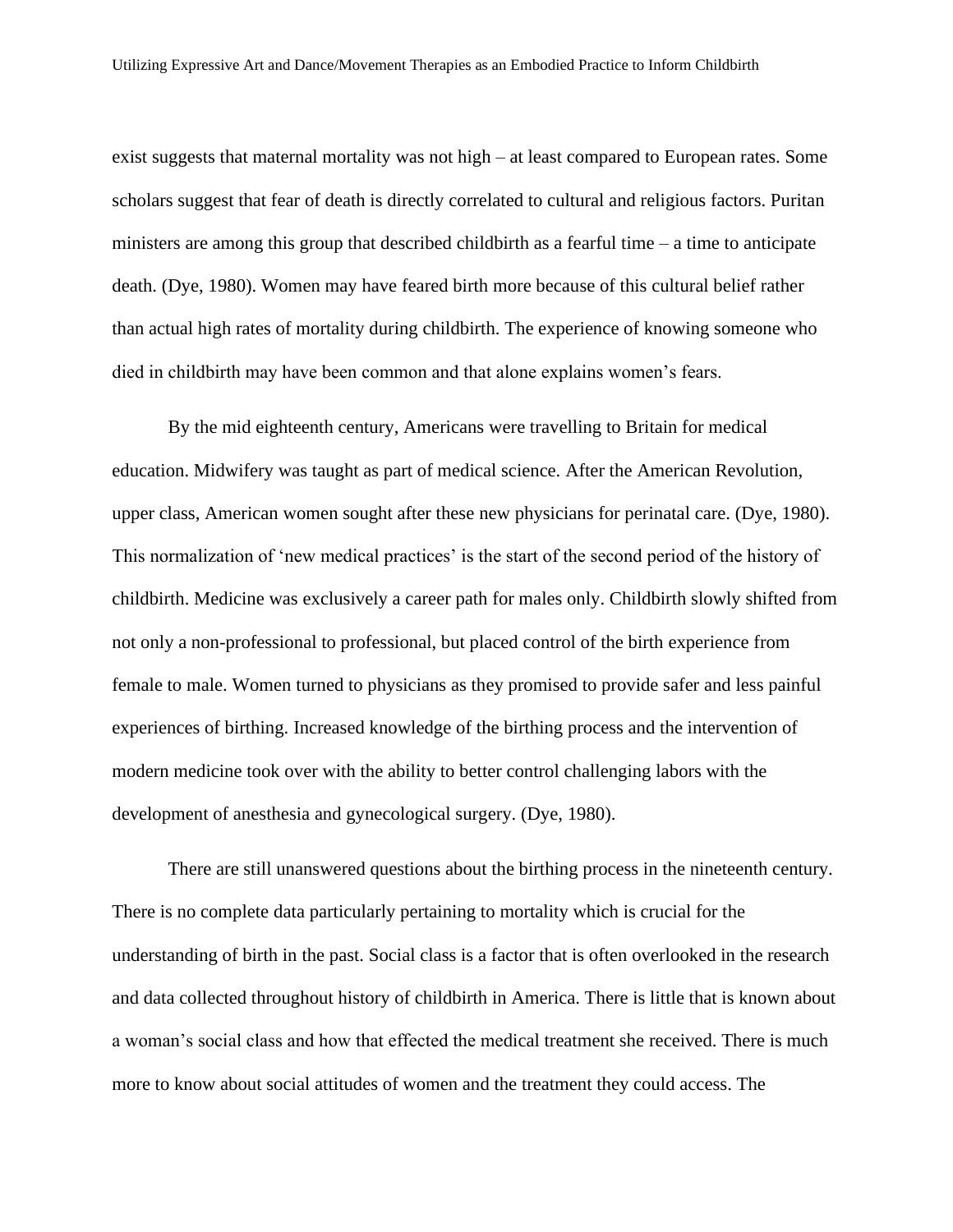dominant piece of this time period is the consolidation of medical control. Although midwifery was introduced in the United States in the 1920's, physicians were the go-to birth attendees. (Dye, 1980).

It wasn't until recently, in the twenty first century that midwifery became more of normalized alternative for birthing mothers. In the 1920's 75 percent of births took place in the home. By the 1960's 96 percent took place in hospitals. Richard and Dorothy Wertz (1977) describe a picture of the transition from in home births with midwives to hospital births with physicians. Hospitalizing birthing women was the medical response to high maternal and infant mortality rates. But by the 1920's many physicians were practicing new and then obscure methods in childbirth using forceps, episiotomies, anesthesia and forced inductions. (Dye, 1980).

After the 1940's most birthing mothers were expected to follow expectations and guidelines of medical professionals surrendering control of their bodies and the birth process itself. The hospital was safer and less risky because aseptic conditions could be maintained rather than at home.

# **Literature Review**

#### **Current Treatment**

The literature review objective was to identify published papers that gave any notion to embodiment in relation to giving birth. Health and social science databases were searched using terms such as 'embodiment', 'childbirth' and 'embodied childbirth'.

The College of Nurse Midwives (2014), explains how much childbirth makes up America's health care system and how traditional ways of quality of care have focused on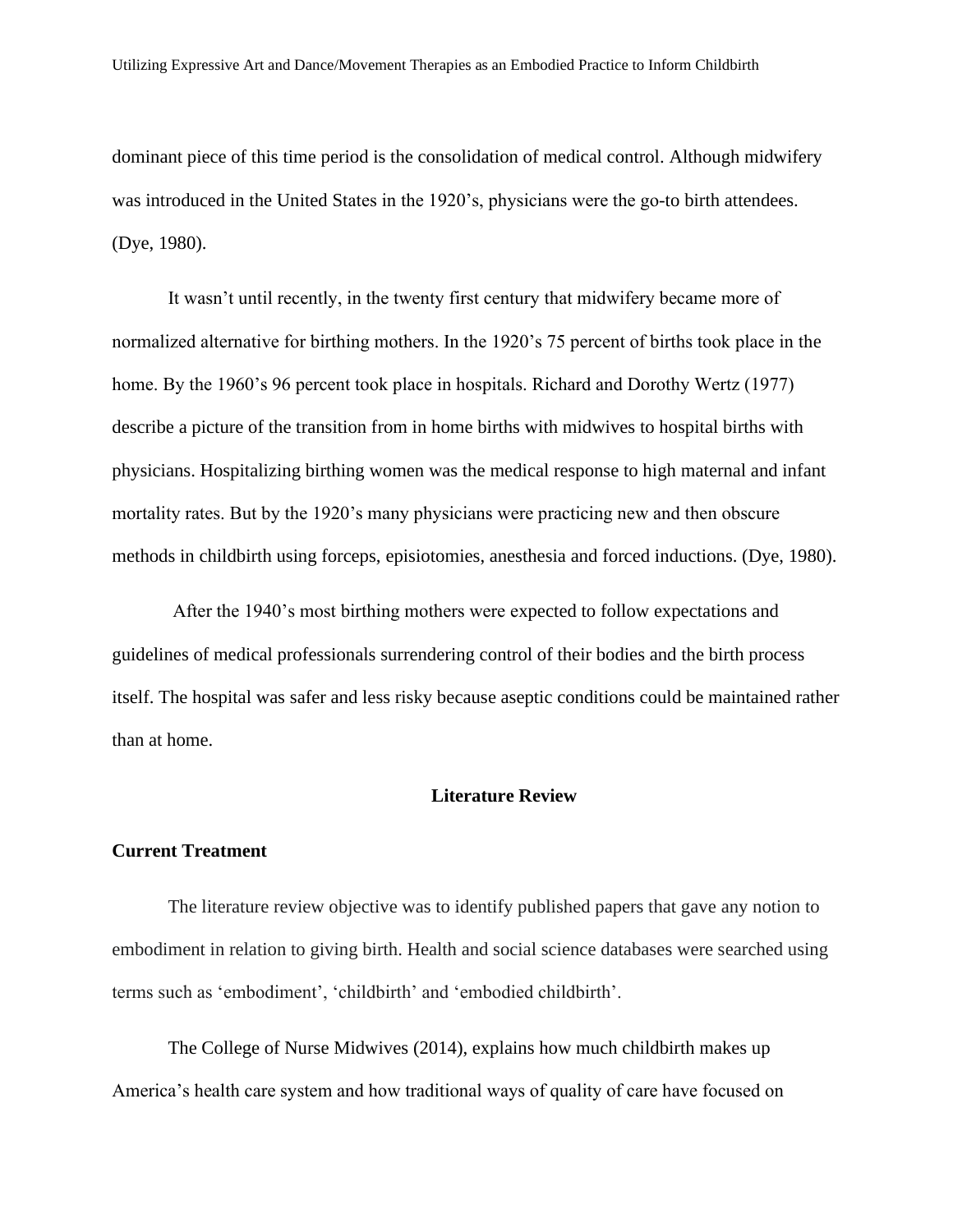prevention of rare events – medical emergencies – rather than promoting a positive and healthy birth outcome. Implementing a strategy around normalizing birth increases the general wellbeing of families, acknowledges pregnancy and labor from a strength-based perspective and uses preventative care towards rare outcomes. (Birth Matters, 2014)

Reiger and Dempsey (2006) explain that post-modern, Western culture has a childbirth emergency. Rates of medical interventions are still rising, and physiological birth has a stigma of being fearful, pain-ridden and unattainable. There is a decline in women's confidence (individually and within society) and in the idea and ability of birthing itself. (Reiger  $\&$ Dempsey, 2006). "Worship of the body and its wisdom was slowly phased out as modern religion and science came to power. The impact of this destruction of reverence for the body is still felt today in our violent and disembodied culture of childbirth." (Ruben, 2017, p. 114).

This shift away from embodied wisdom has created a negative stigma around women's natural bodies and created unnecessary risk in childbirth. According to Potter (2017), Perinatal emotional complications (emotional distress or issues) are the most common pregnancy complications in the United States. There are many strongly held cultural beliefs and values about motherhood in the United States. Normal expectations are that bringing a new baby into this world is a happy time, that mothering comes naturally, and that women can manage responsibilities easily.

Parallel to this, Beckett (2005) suggests that approval of women's preferences for whatever birth plan they'd like to follow, can ignore the ingrained social constructs that shape these choices – for example choices may be based on inadequate information, 'as well as subtle and not‐so‐subtle invocations of women's obligation to make...sacrifices on behalf of their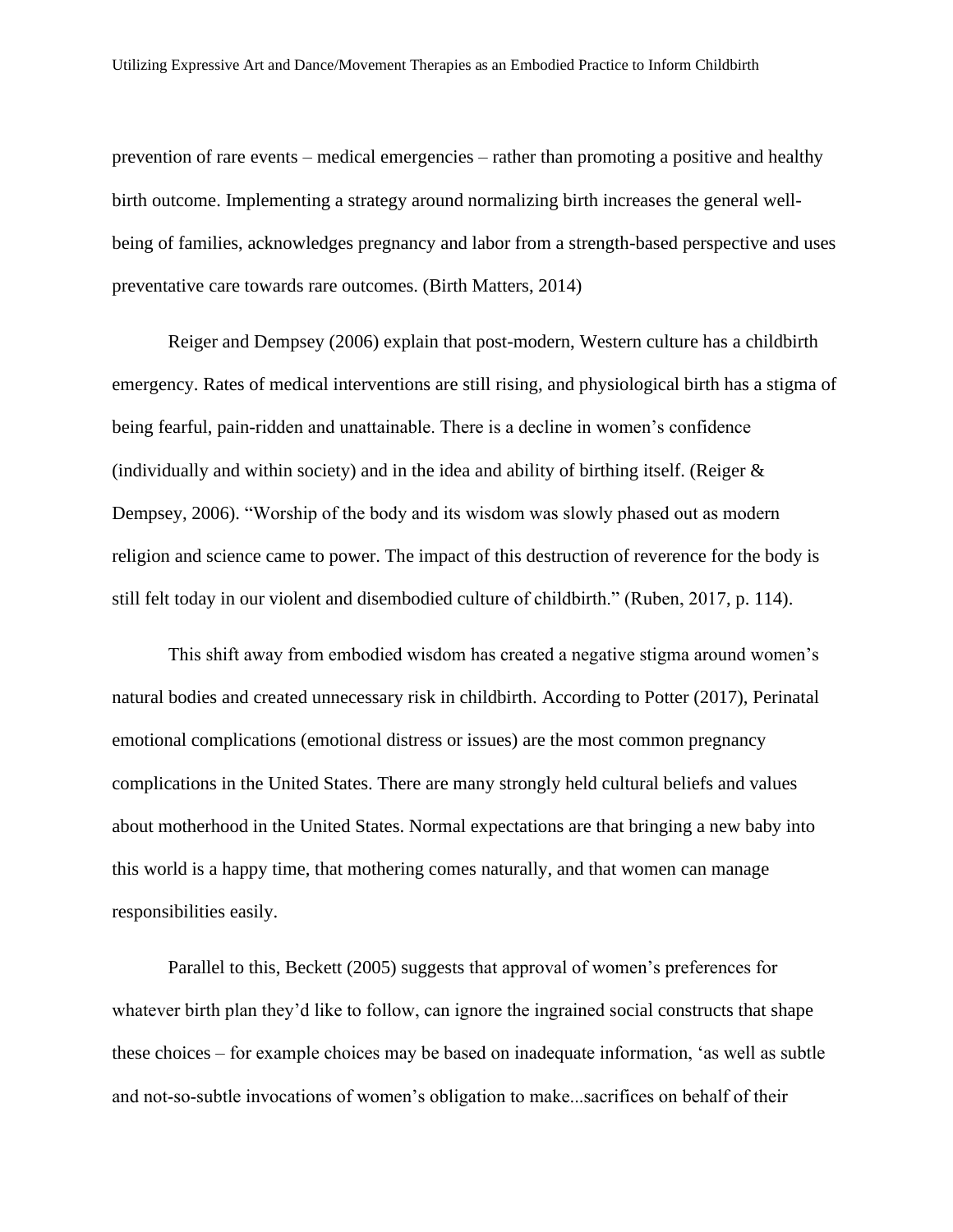sexual partners or children-to-be' (p. 269). The author refers to notions that vaginal birth might harmfully affect one's sex life or that choices might have to be made between the woman's desires and the needs of her baby.

Hunter (2006) examines two differing health paradigms and their influence on the culture of Western childbirth practices. Specifically explored are the differences in perspectives between the dominant paradigm/culture (the biomedical model) and the alternative paradigm/culture (a holistic model). Examples of language from the medical, midwifery and nursing literature that affect childbirth culture and the care of birthing women are explored. The author argues for the use of a woman-centered paradigm for childbirth experiences. There is a need for an integration of childbirth embodiment theories, offered collaboratively with compassion, relationship-focused maternity care, particularly when labor complications develop, or perinatal emotional issues arise.

Truthfully, up to 80% of new mothers experience periods of mood swings, sadness, and feeling overwhelmed after giving birth, a phenomenon known as the baby blues, often due to rapid hormone changes. 10% to 20% of women will experience mental health complications such as depression or anxiety within the first year of giving birth. (Potter et al., 2017, p. 453).

Potter (2017) reviewed studies that display the prevalence of and risk factors for perinatal emotional issues and sheds light on the inconsistency of screening by health care providers in acute care and outpatient settings. She described an example of nurse-led quality improvement initiatives aimed at implementing universal screening in a rural New England county, which resulted in 100% screening with the Edinburgh Postnatal Depression Scale (EPDS) across health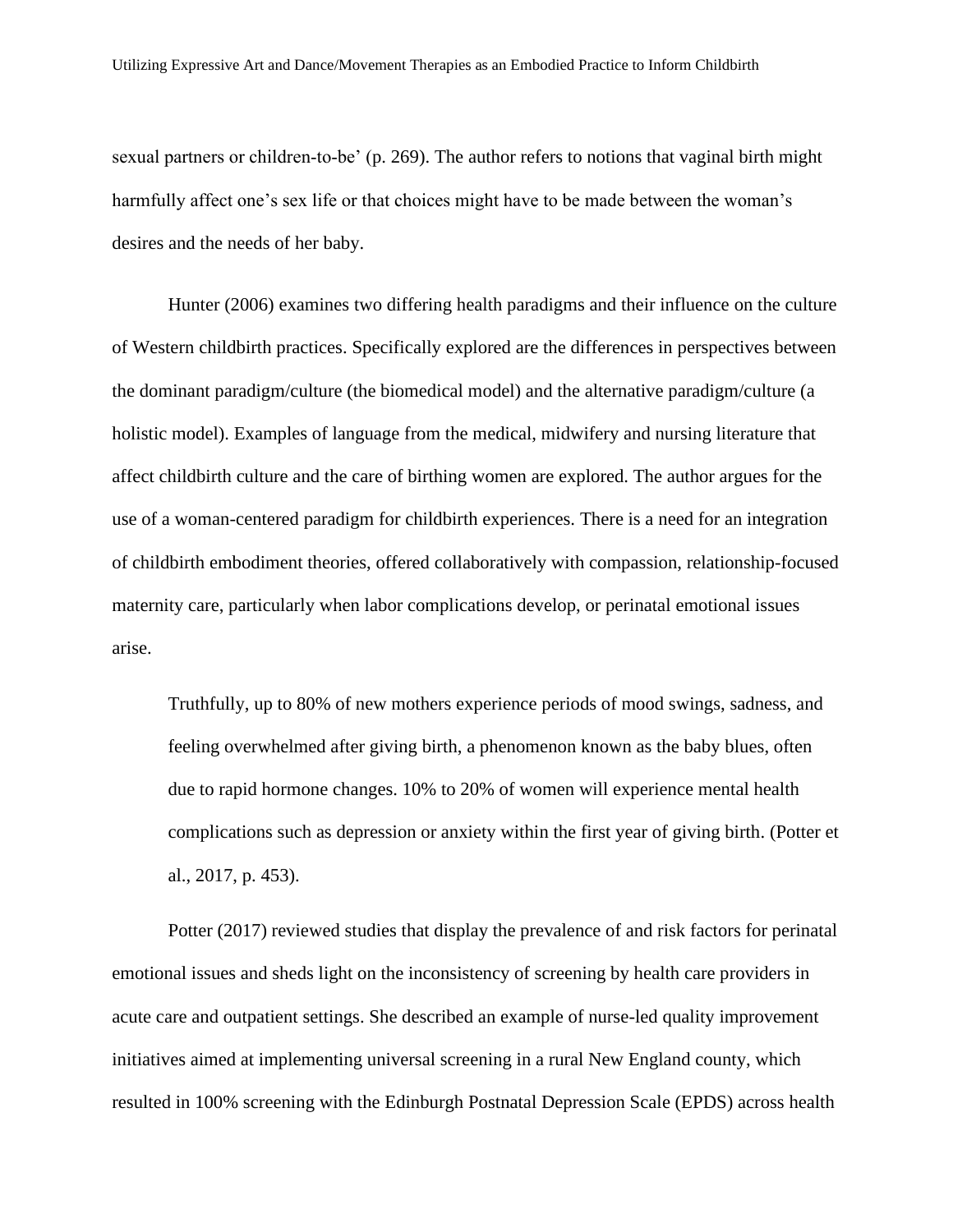care facilities within the community, as well as a system-wide change in the approach to identifying and treating perinatal emotional complications.

Despite wide-spread support for universal screening, limited legislation, and the growing number of women affected, universal screening for perinatal emotional complications is not consistently implemented throughout the United States. Universal and consistent screening within systems prepared to adequately treat women at acute risk, is a practical step toward increasing quality care. (Potter, 2017).

In practice, nurses have the opportunity to provide individualized, woman and personcentered care by providing risk assessments within the perinatal period, implement screenings (with the EPDS mentioned above), plan prevention strategies, provide psychoeducation about perinatal/maternal mental health issues to raise awareness, provide referrals and resources as needed, and coordinate with other providers of the healthcare system. In-depth teaching about perinatal emotional complications within maternal mental health, including assessments, interventions, and advocacy, should be included in nurse education programs. Nurses also working in WIC offices, NICUs, pediatric offices, and public health nurses in the community can create opportunities to do this. When universal screening is implemented consistently, the issue of perinatal mental health will decrease as quality care becomes more accessible. (Potter, 2017).

There are also forthcoming books that focus specifically on topics relating to pregnancy and motherhood. Nurture (Chronicle, Sept.) is a guide to pregnancy and the first weeks of motherhood by Erica Chidi Cohen, a doula and the cofounder of Loom, a wellness center for pregnant women and new mothers in Los Angeles, California. The book includes worksheets,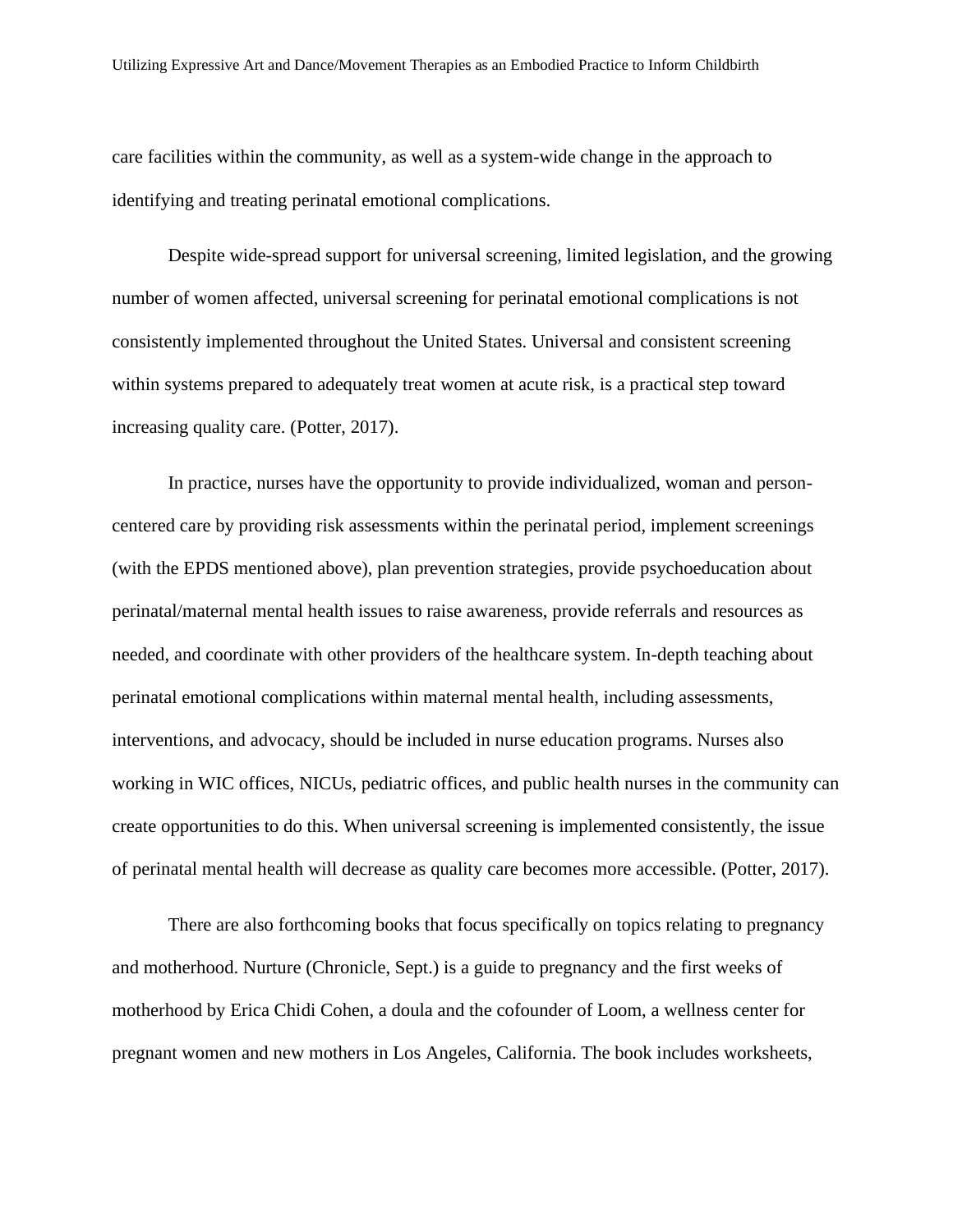lists, and illustrations that support the birthing mother step by step through her pregnancy and birthing process. (Ruben, 2017).

In addition to these suggested interventions, the current birthing culture could benefit from including methods and specifically embodied practices of Expressive Art Therapy and Dance/Movement Therapy.

## **Expressive Art Therapy**

Expressive Art Therapy (EXAT) is an integrative and participatory approach to therapy that combines the innate desire to create with healing. Expressive art therapists may use a person-centered combination of music, art, dance, drama, poetry and play as a therapeutic tool to initiate change within treatment. EXAT was founded by Shaun McNiff, Paolo Knill and others at Lesley University in the early 1970's (though mark-making is an ancient practice that has been used in rituals and medicine all around the world). (Kossak, 2015). The approach was impacted by Carl Roger's Person-centered Theory and Natalie Roger's *Creative Connection*, which– interweaves movement, sound, drawing, painting, writing, and guided imagery -- to tap into creativity. (Rogers, 1993). The goal focuses on freedom and safety – "to reclaim ourselves and then help others reclaim themselves as actively playful, spirited, and conscious individuals." (Rogers, 1993).

Expressive Art Therapy is used with children and adults in individual and group settings. The use of modalities in therapy are carefully considered by the therapist. The accessibility of the expressive arts does not require artistic talent, as the focus is instead on the creative process – using multiple senses and imagination to nurture a meaningful connection within ourselves and the outside world. EXAT can be used with a variety of behavioral, emotional, and mental health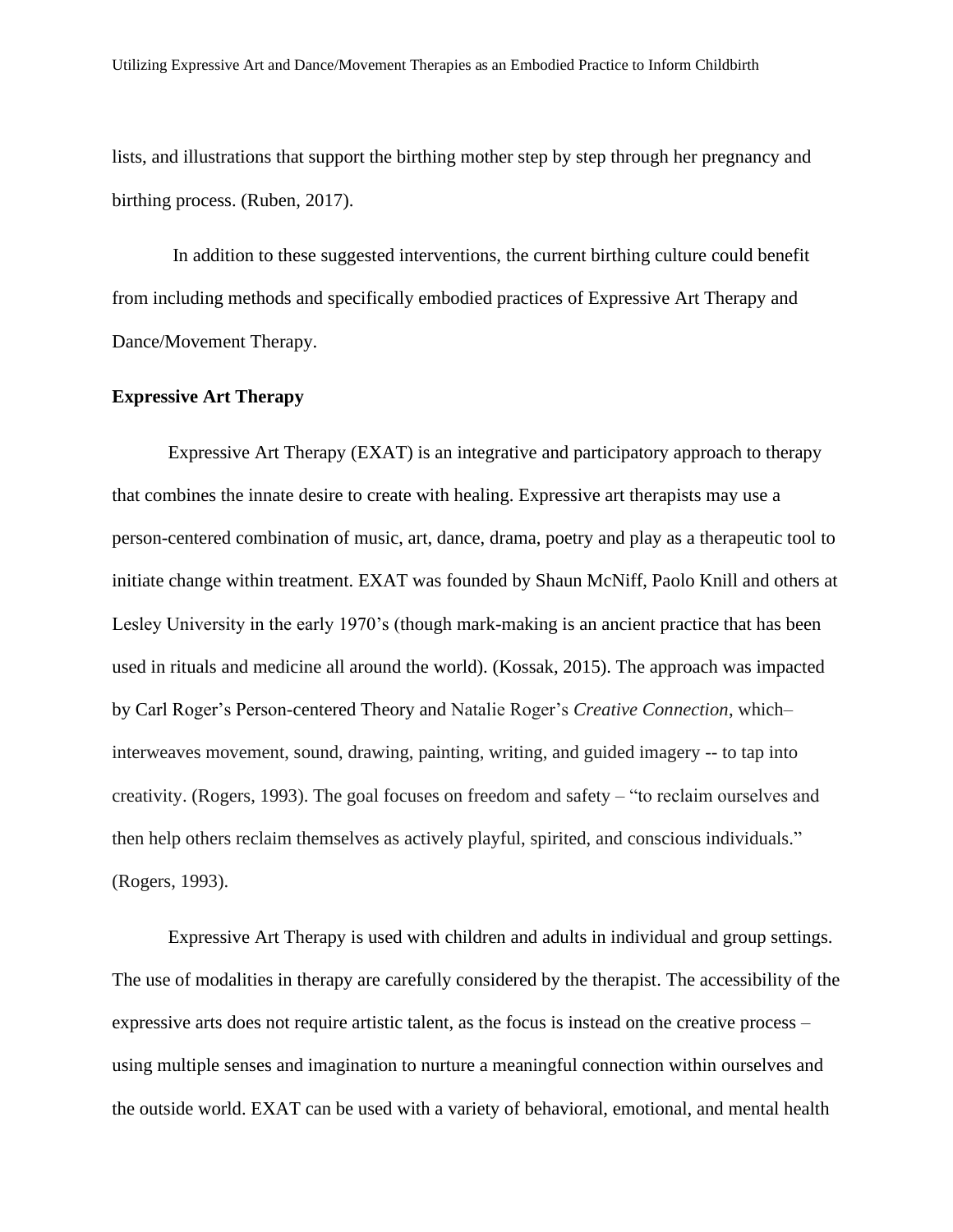conditions including ADHD, Intellectual and/or Developmental disabilities, Eating disorders, Anxiety, PTSD, Depression, Chronic Medical Illnesses, Brain injuries and Trauma.

The goal is to create self-awareness, enhance relationships by creating trust and safety, and encourage emotional growth. Art comes from an intuitive place, providing us with access to a deep understanding of ourselves and a road to self-discovery and acceptance. Accessing an intuitive place is an embodied practice.

#### **Dance/Movement Therapy**

Dance/Movement Therapy (DMT) is built upon psychodynamic theories and the idea that one's overall health is based on a harmonious and intertwining relationship between mind, body, and spirit. The American Dance Therapy Association (ADTA) defines DMT as the psychotherapeutic use of movement to promote emotional, social cognitive and physical integration of the individual. (American Dance Therapy Association, n.d.).

DMT is focused on movement behavior as it emerges within the therapeutic relationship. Physical movement acts as a pillar of dance and all other expressive modalities; providing the ability to assess for diagnosis and treatment while allowing an opportunity for the individual to feel safe and at home within their bodies.

According to Mettler, "the language of movement cannot be translated into words. It must be sensed in the muscles. We have a muscle sense, technically called the kinesthetic sense. It consists of nerve endings in the muscles and joints which send messages to the brain telling us exactly how we are moving". (1985). Everything is always in movement, even when still. Our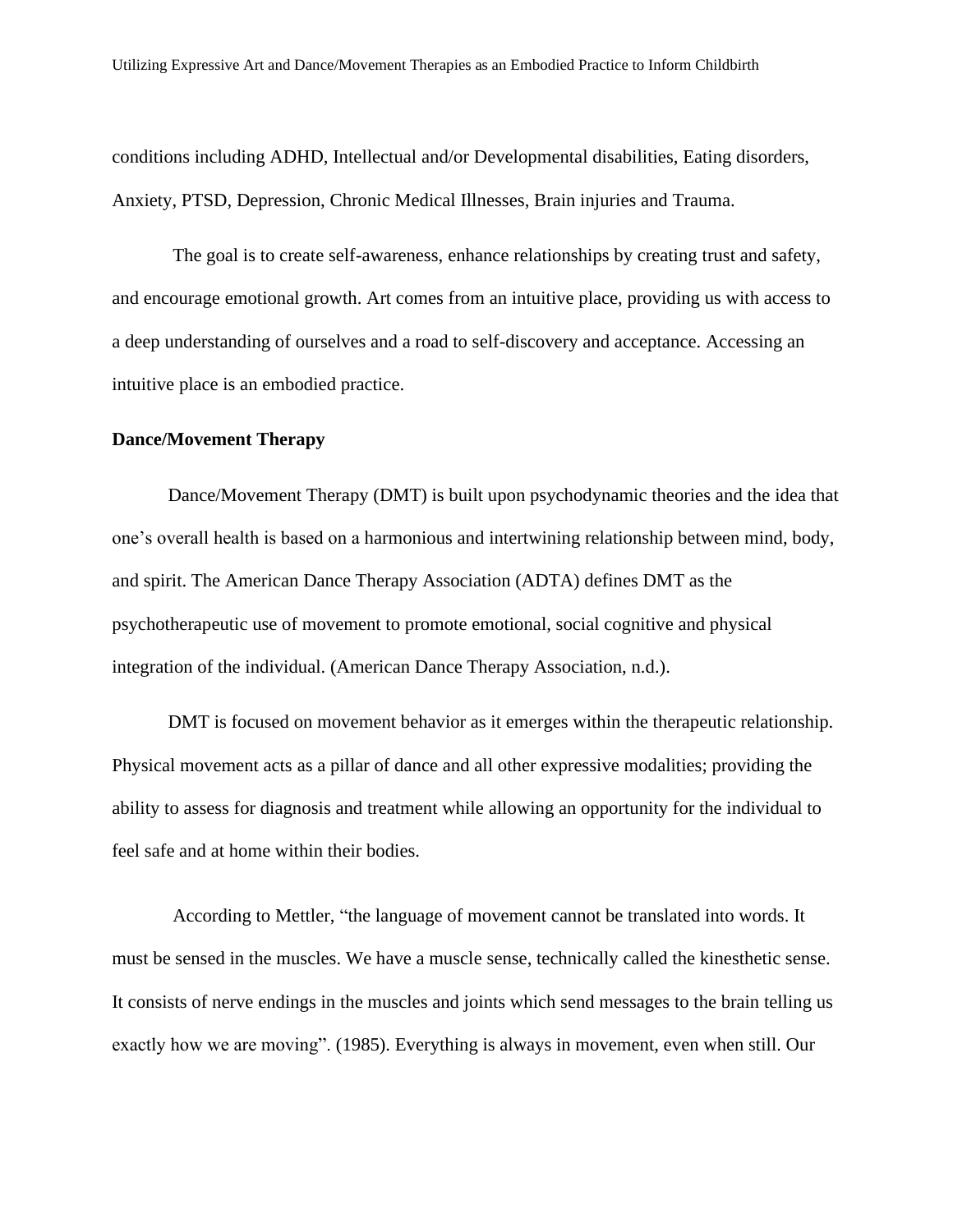body conversations and the information that we receive and transmit to each other is how one learns of the other and in turn leads to a better understanding of ourselves and the other.

Dance/movement Therapy is practiced in mental health treatment, rehabilitation, medical, educational and forensic settings, in nursing homes, day care centers, disease prevention, health promotion practices, and private practice. DMT is effective for a wide range of diagnosis including but not limited to; developmental, medical, social, physical and psychological issues. DMT can be used with individuals with all ages, races and ethnic backgrounds in individual, couples, family and group settings.

A catalyst of EXAT and DMT is an embodied practice. Methods within these fields could drastically inform current birthing culture. To develop an embodied practice, there must be acknowledgment of a mind-body connection.

#### **Mind-Body Connection**

Dr. Benson from Harvard Medical School discusses the integration of alternative medicine – mind-body medicine at his mind-body clinic. He describes the mental state when angry as an involuntary response. Heart rate and blood pressure go up automatically when escalated. The mind-body clinic conducted research on the relaxation response as a physiological state; the opposite of fight/flight response. Research proves that the relaxation response can come about with two phases.

Phase one is repeating a word or movement like a mantra. Phase two is letting go of all thoughts as best as possible. The relaxation response has been proven to decrease metabolism, decrease blood pressure, decrease rate of breathing, and produce slower brain waves with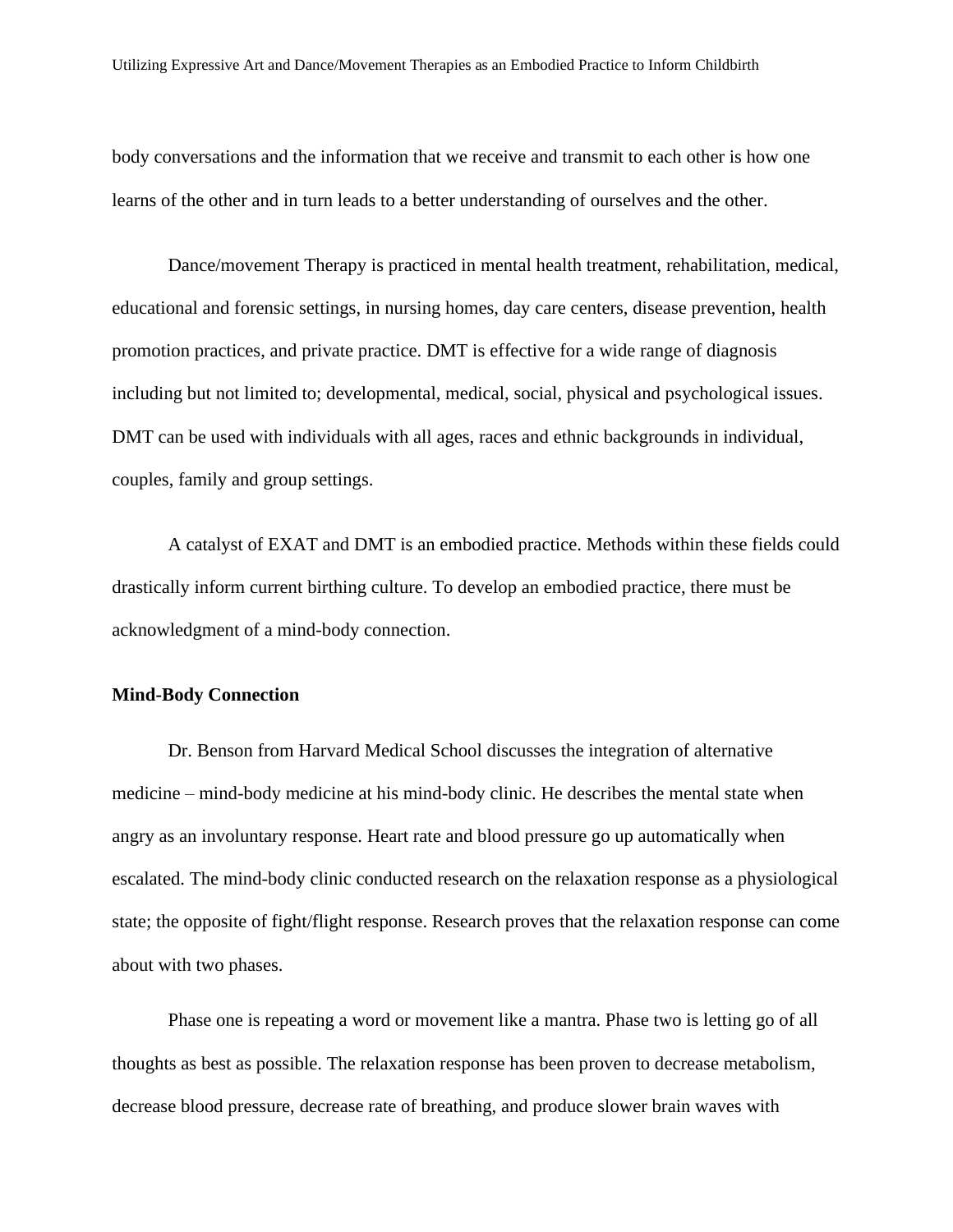management of stress, utilization of coping skills, healthy eating and exercises. Dr. Benson assures these measurements can cure 60-90% of disorders including depression, anxiety, insomnia, and a wide variety of physiological disorders and issues. Biofeedback is shown to participants of the mind-body clinic and proves that neurobiology is showing us mind and body cannot be separated. (Gallagher, 2007).

Brain imaging studies prove the connection between understanding language and body movement (Pulvermüller, 2013). The lived experience of a mind-body connection now in present times had the validation and support from a vast foundation of scientific literature.

This researcher's dance/movement therapy experiences at Lesley University demonstrated that the body is what makes our experience of living possible. Everything people encounter and express is through movement. Embodied, creative, and expressive movement encourages mindful exploration of self in relation to environment, to tap into and process old and new experiences.

Marsden Wagner, M.D., M.S., former director of Women's and Children's Health at World Health organization recognizes Ina May Gaskin as the most important person in maternity care in North America. Gaskin is largely known as the most famous midwife in the world as she resurrected and implemented home birthing back into American society in the 1970's. Ina May Gaskin has a method of birthing that relies on an embodied practice.

Birth—as experienced by the mother—is the Mount Everest of physical functions in any mammal. Unless we have seen it before, we can barely imagine that something so relatively huge can come out of a place that usually looks so small. And yet, it happens every day" (Gaskin, 2019, p. 163).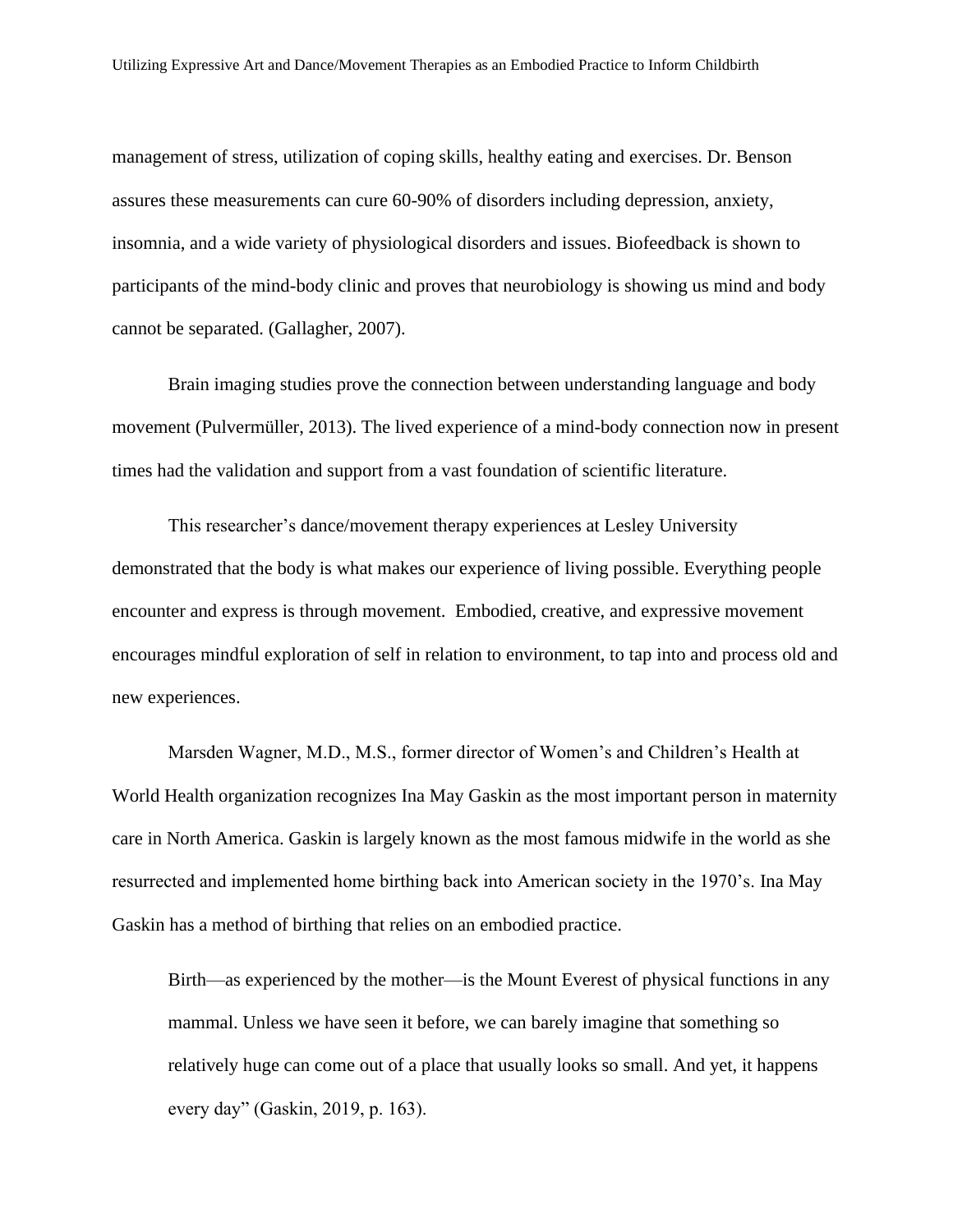Gaskin explains too the downfall of women-led births and the takeover of male physicians prior to the 1960's. Women today in American society do not believe their bodies are capable of withstanding childbirth naturally. However, women's bodies are designed, like all other mammals, to provide as vehicles for their unborn kin to enter this world. Gaskin further explains if relaxation and mindfulness practices are included in the birthing process, mentally we can withstand what physically is happening to our bodies. Many women acknowledge that birth is painful, yet less are aware that many birthing women have pain-less births in almost all other cultures (Gaskin, 2019).

Gaskin expands awareness of the great variances of possibilities within birth. Circumstances and attitudes effect birth outcomes. Fear is one of the many factors that impact pain in birth. Other factors include whether the birthing mother is healthy and able to move around on her feet opposed to being mandated to lay down. Gaskin believes that the pain of normal labor has meaning. She refers to contractions, as rushes, like rushes of energy. It is helpful in childbirth pain to imagine these rushes as energy that moves through the body and aids the mother in the opening up of her uterus so baby can be born. When avoidance and fear of pain (which is what we largely see today in mainstream medical care), the paradoxical effect is that more women must deal with pain after their babies are born.

The woman who gives birth without interventions is more apt to experience less pain after baby is born. Oxytocin, the love hormone, is released in the mother's brain as baby is crowning (when the head can be seen in delivery). If pain was present seconds earlier, it is decreased almost instantly because of this hormonal change. Also, after this, a woman has developed powerful relaxation methods, practiced during the most intense and memorable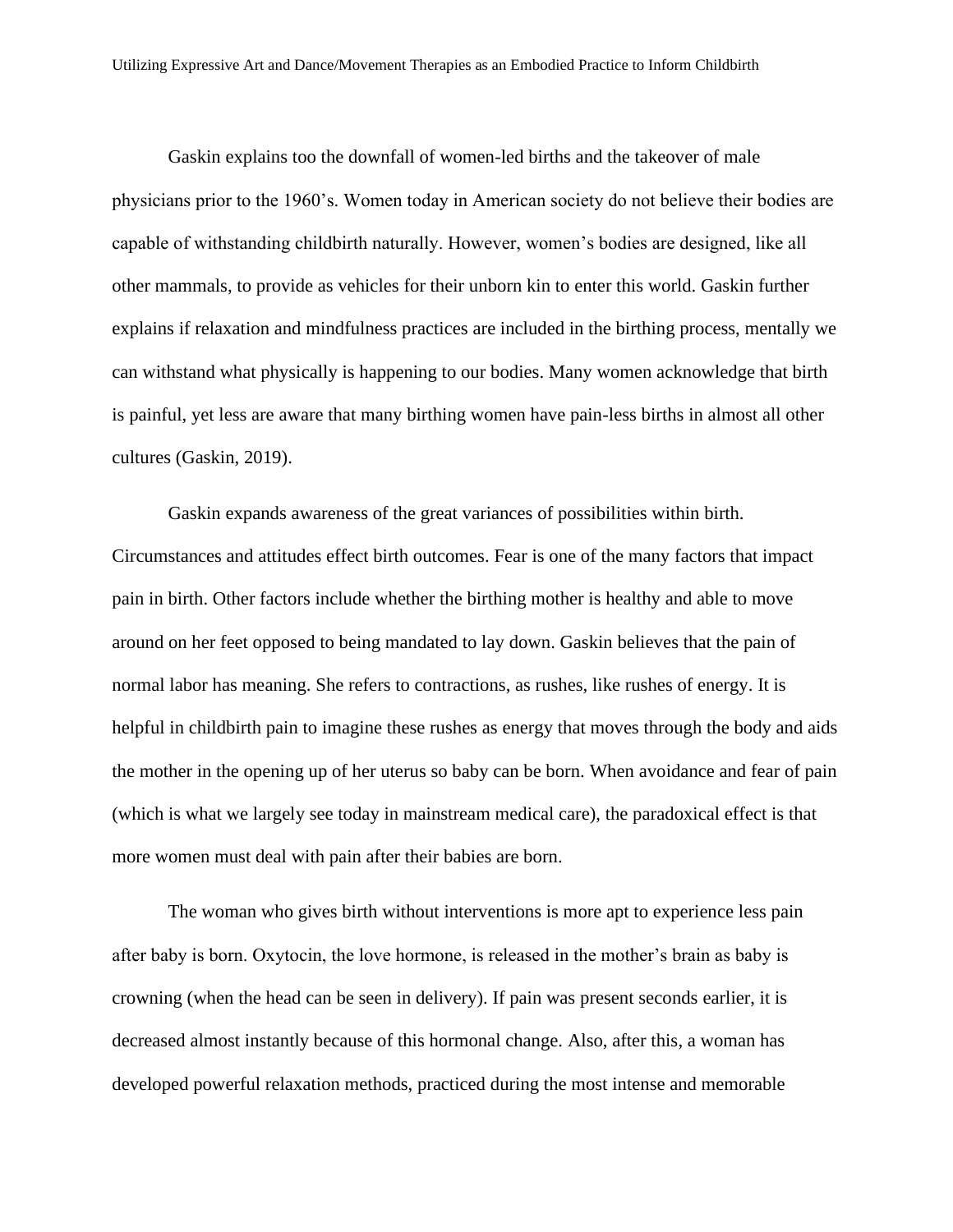moment of her life. She has learned that breathing slowly and deeply can change her body's physiological state and help her gain control of her physiological functions, and thoughts. She has experienced a mixture of extreme vulnerability and power, proving that her body is strong and capable and that deserves the utmost respect (Gaskin, 2019).

I believe this perspective can be executed by practicing Mitchell Kossak's theory of Embodiment. As such, it became evident to me that embodiment was missing from our current birthing culture.

#### **Embodiment**

Kossak (2009) identifies a theory of embodiment is practiced in Expressive Art Therapy. "The term "embodied" or "embodiment" refers to a body-centered intelligence that informs how one knows and experiences the world" (Kossak, 2009). Embodiment can be awareness of the breath, movement impulses, sensation, and associative emotions. A pioneer of Dance/Movement Therapy, Mary Whitehouse explains, "the kinesthetic sense or the sensation which accompanies or informs us of bodily movement which is developed in athletes, dancers, and actors if never developed or seldom used becomes unconscious and leads to distortions and a cutting off from instinctual functionality" (Kossak, 2009).

"All of the arts by nature affect the body, where meaning-formation is created from the corporeal rather than the cerebral (as opposed to a disembodied approach, which sees artistic meaning making as an analytic structure)" (Kossak, 2009). From a transpersonal perspective music therapist, Emile Jaques- Dalcroze, believed that the body is a vehicle that guides creativity and the impulse to express itself "It is a doorway from the physical realm into the imagination and spirit" (Kossak, 2009).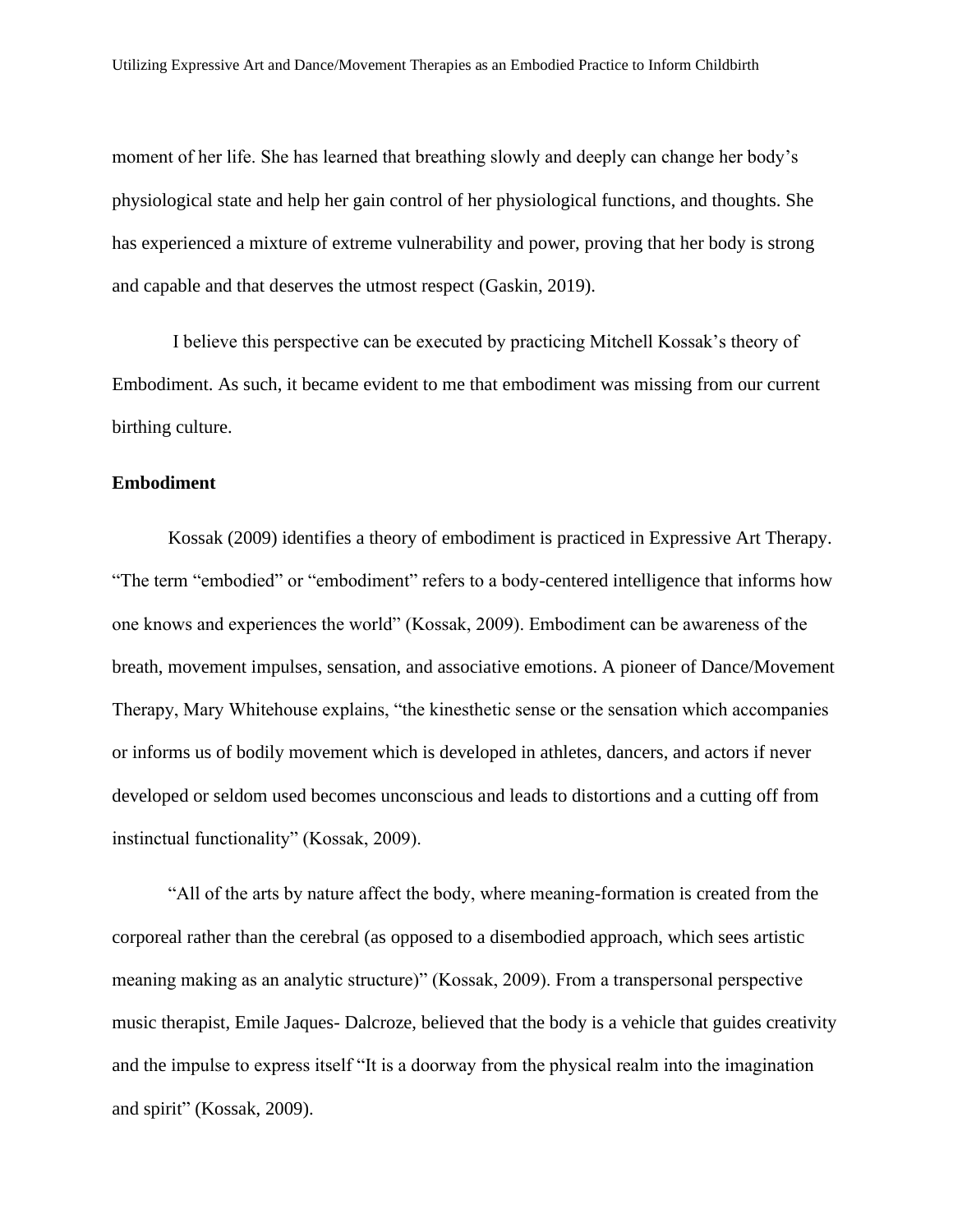Carrying and bringing new life into this waking world is a heavy feat. Mothers experience emotional and physical variances unlike any other time in their life. It is a time when being embodied is crucial practice for remaining grounded and conscious through pregnancy, birth and parenthood. Everything we encounter and express is held in our bodies. As such, embodiment is missing from our current birthing culture.

# **Embodied Childbirth**

Joy Ruben (2017), an inner faith minister, doula, yogi and Dance/movement therapist supports the thought that our current birthing culture in the United States is lacking embodiment practices. After reviewing current literature related to embodiment and current practices and treatment of childbirth, she concurs that transforming our birthing culture by realizing that medical procedures, which have become a normal part of birthing, are not always best practice.

Recognition and appreciation of the body and its wisdom was slowly phased out as modern [religion](https://go.gale.com/ps/i.do?p=AONE&u=les_main&id=GALE|A523609895&v=2.1&it=r&sid=ebsco&password=NostimonHmar&ugroup=outside) and science came to power (as mentioned in Childbirth History). The impact of this is still felt today in our violent and disembodied [culture](https://go.gale.com/ps/i.do?p=AONE&u=les_main&id=GALE|A523609895&v=2.1&it=r&sid=ebsco&password=NostimonHmar&ugroup=outside) of childbirth. Women's wisdom is resisted by modern medical practices, and the natural process of birth is mostly treated as a medical emergency. This shift away from embodied wisdom has shamed women for embracing their bodies and created unnecessary risk in childbirth. In the United States of America, the maternal [mortality](https://go.gale.com/ps/i.do?p=AONE&u=les_main&id=GALE|A523609895&v=2.1&it=r&sid=ebsco&password=NostimonHmar&ugroup=outside) rate is on the rise, which is unusual for specifically first world countries. "Embodied wisdom is needed to return sanctity to childbirth" (Ruben, 2017). One way of proactively addressing the issues of current birthing culture is to promote and normalize embodiment for birthing mothers.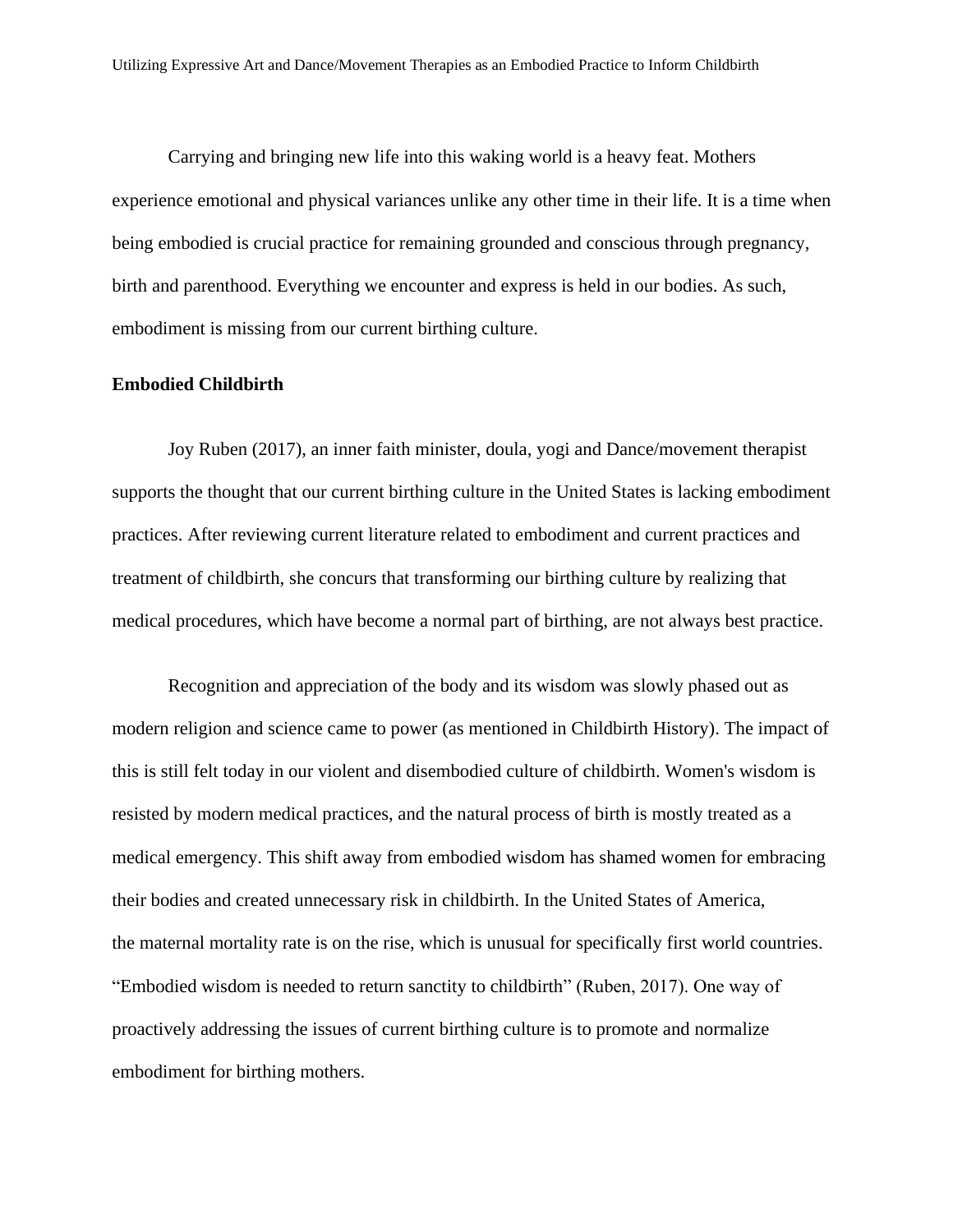Davis and Walker (2008) offer an exploration of theories of embodiment. They conclude through a review of literature relating to embodiment within midwifery practices. The complex fluidity of women's experiences of pregnancy, their body and birth liberate women from the limitations imposed by Western philosophical traditions that have been inherited in Western birthing culture.

[Akrich and Pasveer \(2004\)](https://onlinelibrary.wiley.com/doi/full/10.1111/j.1467-9566.2009.01207.x#b4) introduce the idea that alienation, not embodiment (or disembodiment) negatively impacts birth. In their research, some women dissociated from their physical experience of pain, either through different pain management techniques like psychological management or an epidural. This apparent disembodiment (disassociation) was reported as positive while the experience of alienation was not. Alienation occurred when women felt that their body was frozen within the birthing process. They reported feeling unable to move and unable to feel anything. In one case the pain of home birth was all-consuming and in another because the epidural numbed the woman's physical experience completely. The lived experience of childbirth is unique to each woman. "Agency, rather like the layered concept of control in childbirth [\(Green 1999\)](https://onlinelibrary.wiley.com/doi/full/10.1111/j.1467-9566.2009.01207.x#b49), can mean embracing embodiment's physicality which paradoxically can be a letting go/giving in to the body's primal power [\(Anderson 2000\)](https://onlinelibrary.wiley.com/doi/full/10.1111/j.1467-9566.2009.01207.x#b2) or dissociating (disembodiment) as a way of coping with labour pain" (Walsh, 2010). Both reports are subjective, but alienation proves to be constant and undeniable. Alienation takes over until the birthing mother can ground herself again with an embodied practice.

Perhaps alienation is a pillar of birth trauma stories. During these times, achieving embodiment may be dependent on an interpersonal connection with a childbirth provider or companion. Hence, the emphasis of being connected is in so much of the phenomenological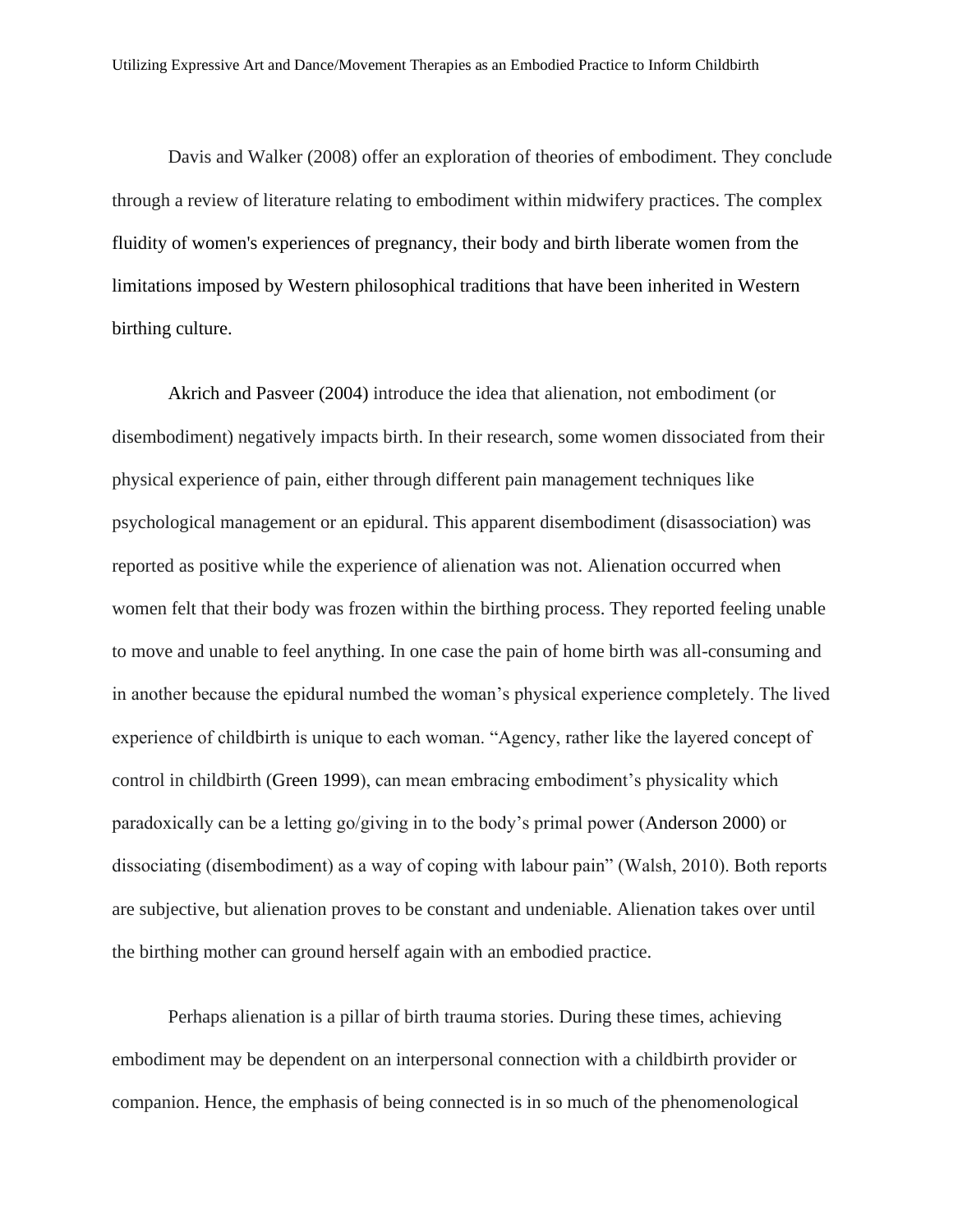research of childbirth experience [\(Thomson](https://onlinelibrary.wiley.com/doi/full/10.1111/j.1467-9566.2009.01207.x#b109) et al., 2007). This simply encompasses ongoing communication, kindness, empathy, acceptance, and additional clinical skills if necessary. (Walsh, 2010).

This researcher developed a method integrating elements of Expressive Art Therapy and Dance/Movement Therapy with perinatal mothers in the form of an eight-week curriculum (see Appendix 1). This was done by collecting and connecting evidence-based research and gathering data by observing and interacting with participants as they engage mindfully in expressive, embodied, and movement-oriented techniques.

The intent is to provide an accessible approach that informs maternal mental health to build community, develop empathy, self-awareness and transformation. Ultimately, these findings and the review of literature information make a case for implementing this method as complimentary treatment, as well as, a path to promote empathy and understanding toward new mothers. Literature review information regarding cultural characteristics were considered, along with current and past treatments, and the history of childbirth in the United States of America. Developing and utilizing this method, using EXAT and DMT techniques, gave this researcher the opportunity to include and implement the knowledge gained while attending Lesley University to explore and document observations of cultural appropriateness, initial reactions to treatment, and acceptance of this method.

The goal in creating this method was to provide evidence, create resources, and demonstrate the effectiveness of EXAT and DMT as a process to promote community, selfexpression, empathy, embodied awareness, and healthy coping skills so that embodied childbirth seems obtainable and do-able. This review of literature and method development can be utilized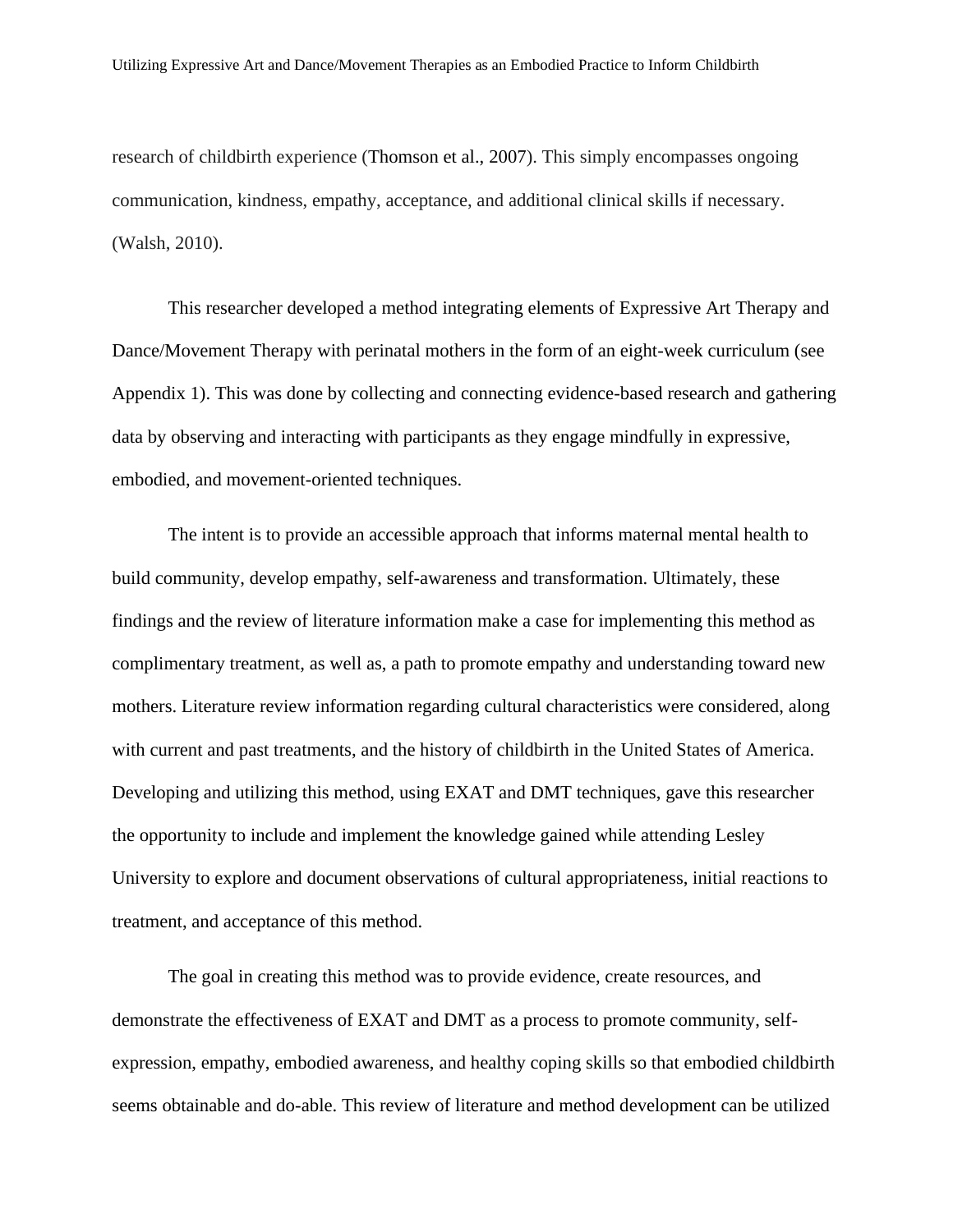within the perinatal period to promote a better understanding of maternal mental health including childbirth education and history, theories of embodiment, attunement and mindfulness techniques to further develop self-awareness and a deeper sense of identity and self for the birthing mother.

#### **Method**

An eight-week curriculum developed by this researcher was implemented with a group of women in the Spring of 2018. At the time this researcher was conducting individual and group sessions using Expressive Art Therapy and Dance/Movement Therapy techniques at a community action program in Maine. The group was offered to mothers within various phases of the perinatal period either pregnant or within the first year after the birth. Outreach was conducted by advertising with a flyer and on social media. The guidelines for eligibility asked that each participant that signed up was either pregnant or had an infant under one year of age. The goal was to decrease anxiety, increase a mind-body connection and develop a deeper sense of identity and self by means of psychoeducation, expressive art exploration, and connection.

To plan this eight-week course this researcher brainstormed themes and explored how to best implement group practices to develop safety, connection and growth. In preparation, this researcher used Renee Emunah's (1994) Five Phase Model, a developed method within Drama Therapy. The Five Phase Model provides interdependence; creating a sense of belonging for participants involved. It allows therapists to move at the group's pace and recognize when the group is ready to move on to the next phase.

The weeks scaffold on top of each other to present psychoeducation and interventions to the participant(s) at a timely and appropriate manner. Each session begins with a ritual of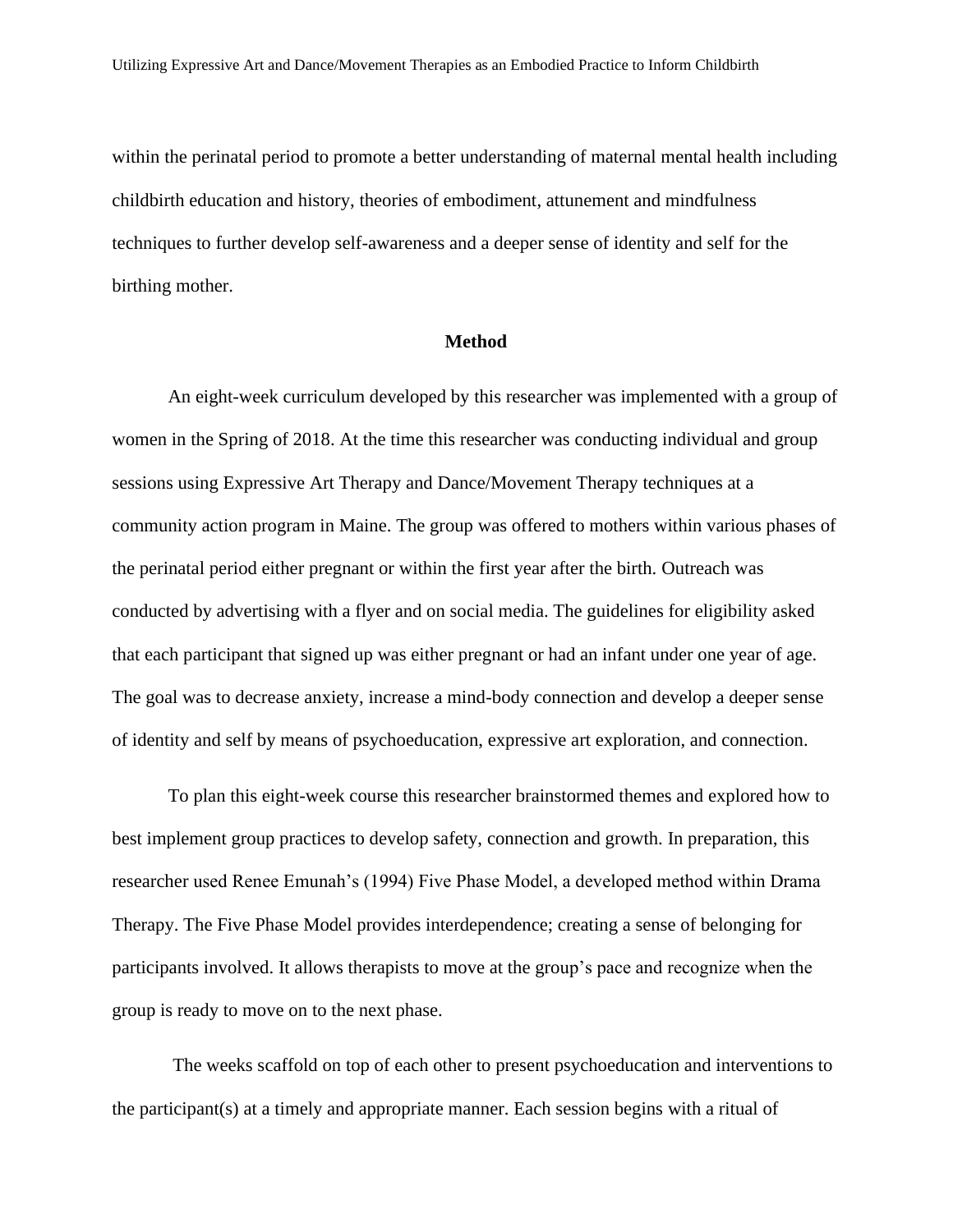meditating for five minutes, a warm-up, an activity or intervention, a wrap-up (to process and reflect), and a ritual to end. See appendix 1 for a thorough outline of this eight-week curriculum. What follows is a breakdown of the first and final treatment sessions to highlight growth and transformation throughout the eight weeks.

#### **Week 1:**

The first session began by creating a welcoming space for the group in an empty classroom at the Community Action program. It was a large room with no furniture except for a round table with eight seats around it, a water fountain and a closet with basic art supplies. There were two standing lamps in each corner that created warm, yellow lighting. Three participants walked in within ten minutes of each other. Coincidentally they were each under thirty years old, all lived within the same county, and all presented as Caucasian. Two were in various stages on pregnancies with viewable pregnant bellies. The third participant had a six-month-old baby at home. Each participant signed a sign in sheet upon entering and were invited to sit down in chairs placed in a circle with space in the middle. To begin each participant was asked to say their name and a fact about themselves. They each did this eagerly with contemplation on what was the best fact to share about themselves.

The participants were asked to establish safety guidelines, expectations and rules as part of 'Housekeeping'. The group named qualities that created a safe and brave space for example: acceptance, confidentiality, ability to say "no" or "pass", dignity, healthy and positive communication, etc. The participants were able to verbalize what qualities were needed for them to feel safe. The intention was to establish mutual expectations for the group and lay out ground rules.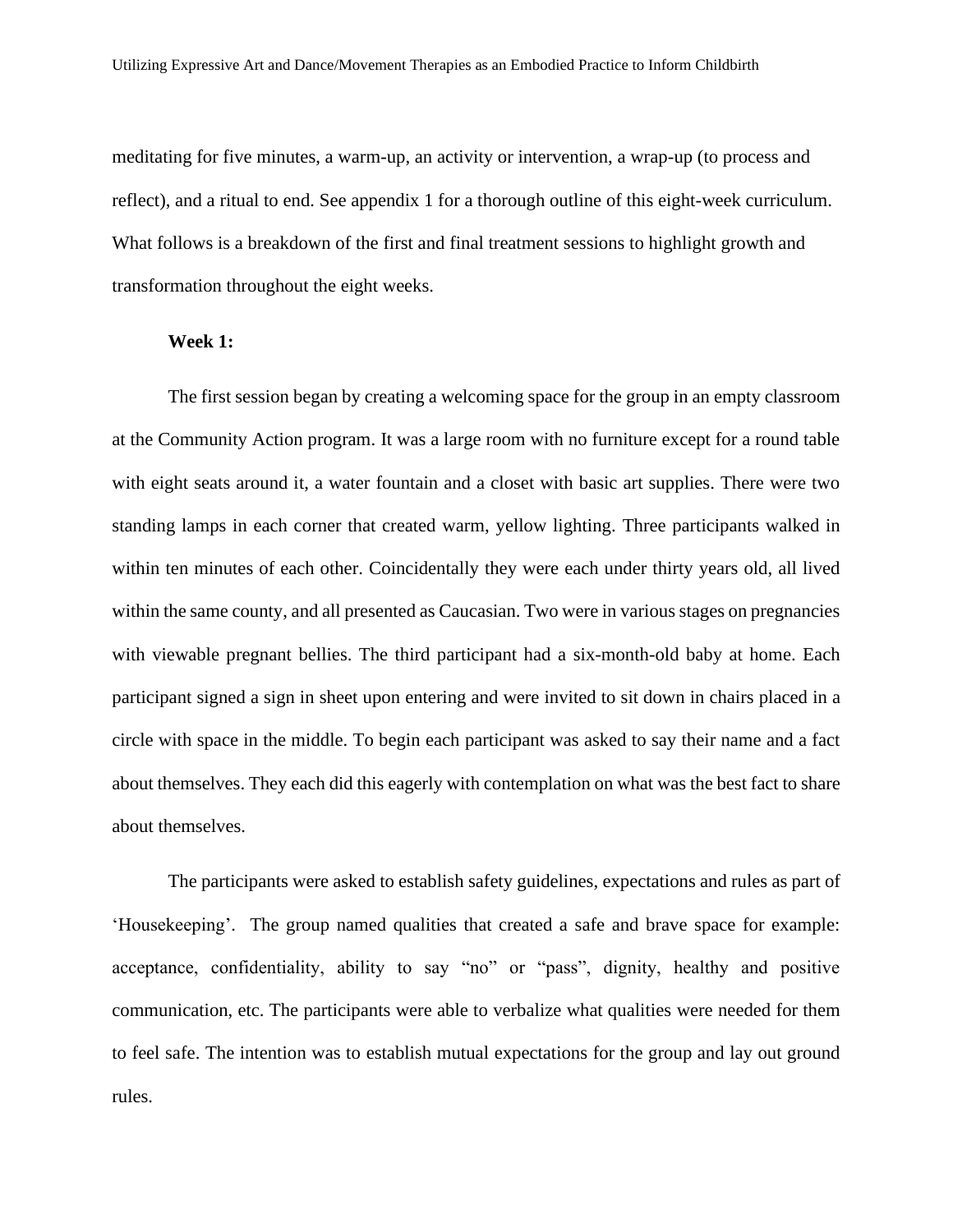Mind-body connection and embodiment (Kossak, 2015) was introduced by defining and giving examples. A body scan was verbally facilitated while also guiding physically with my body. Participants had the option to lay down or close their eyes if they wish. A body scan brings presence and awareness to each part of the body. Starting at the toes and feeling each part of the body slowly all the way up to the crown of the head. The goal was to introduce a felt sense of embodiment and begin to develop a mind-body connection.

With hesitation and resistance, the participants were urged to quiet their inner critic. Often when in meditation a critical voice is heard also known as negative self-talk. The participants were offered to think of themselves as a dear friend, with acceptance and love. With any mindfulness work their must be self-forgiveness of allowing the mind to wander with the intention of refocusing again. Helpful tips are thinking of thoughts like bubbles popping once they are thought of or imagining thoughts to be slippery liquid that drip out of the mind and off the body.

Participants were then asked to slowly open their eyes (if closed) and re-orient their attention back to the room. To wrap up they were given an option to sketch, move, or write for fifteen minutes. (Materials offered: markers, writing utensils, paper). After about twenty minutes (adjusted to fit the needs of participants) they were invited to share about their process and reflections. Each participant shared their experience willingly describing their collective resistance in the beginning and what shifted for them mid-exploration. Still sitting in the circle, the group was instructed to take three deep breaths at the same time to say goodbye. The participants were invited back for the same time, same place the following week. Space and time were also offered for any questions about birth or the phase of development in pregnancy or childhood that they had.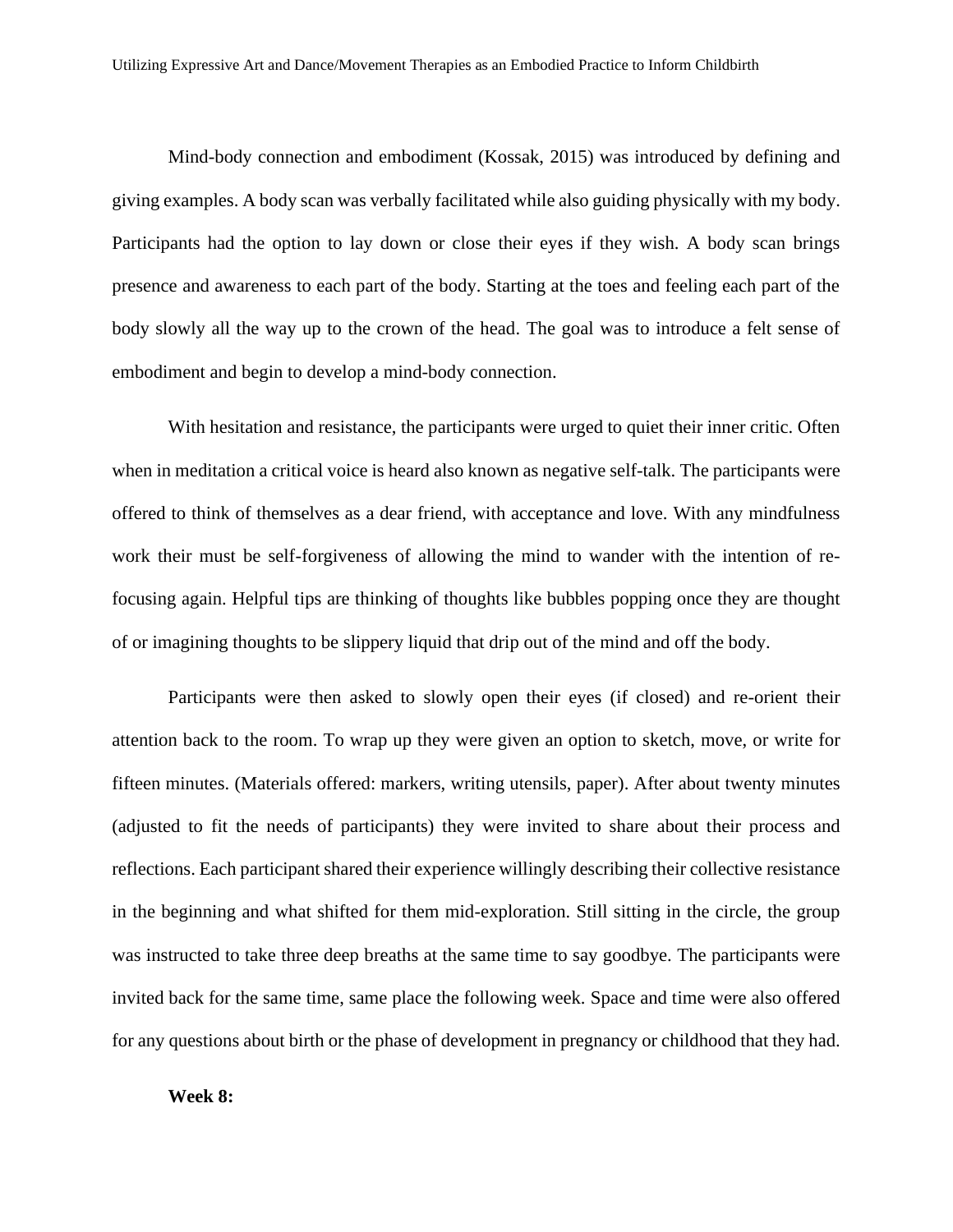Five Minute Meditation ritual was conducted like each prior weekly session before. Participants were then invited to sit or stand in a circle. This researcher acknowledged this was the groups last time together. This researcher expressed how honored she was to witness them and spend time with them in this vulnerable and precious time in their lives.

For the warm-up circle, two check-in options were offered, combining two methods the group had partaken in previously.

Option 1

Take the elevator down and share:

1: What is the weather like? (This can be literal or symbolic.)

2: What is happening at a surface level?

3: What is happening at a deeper level?

#### OR

Option 2

Check in - High/Lows: Participants seated and going around in a circle shared a high (positive note) or a low (challenging note).

The intervention of the last session is an opportunity to move together – an authentic movement session. This researcher guided participants to close their eyes (if they wish) and move intuitively for 20 minutes as Native American flutes as background music. However, typically authentic movement is conducted to no music. Each participant moved with grace and with a quality of self-assurance that had not yet been witnessed. This researcher moved with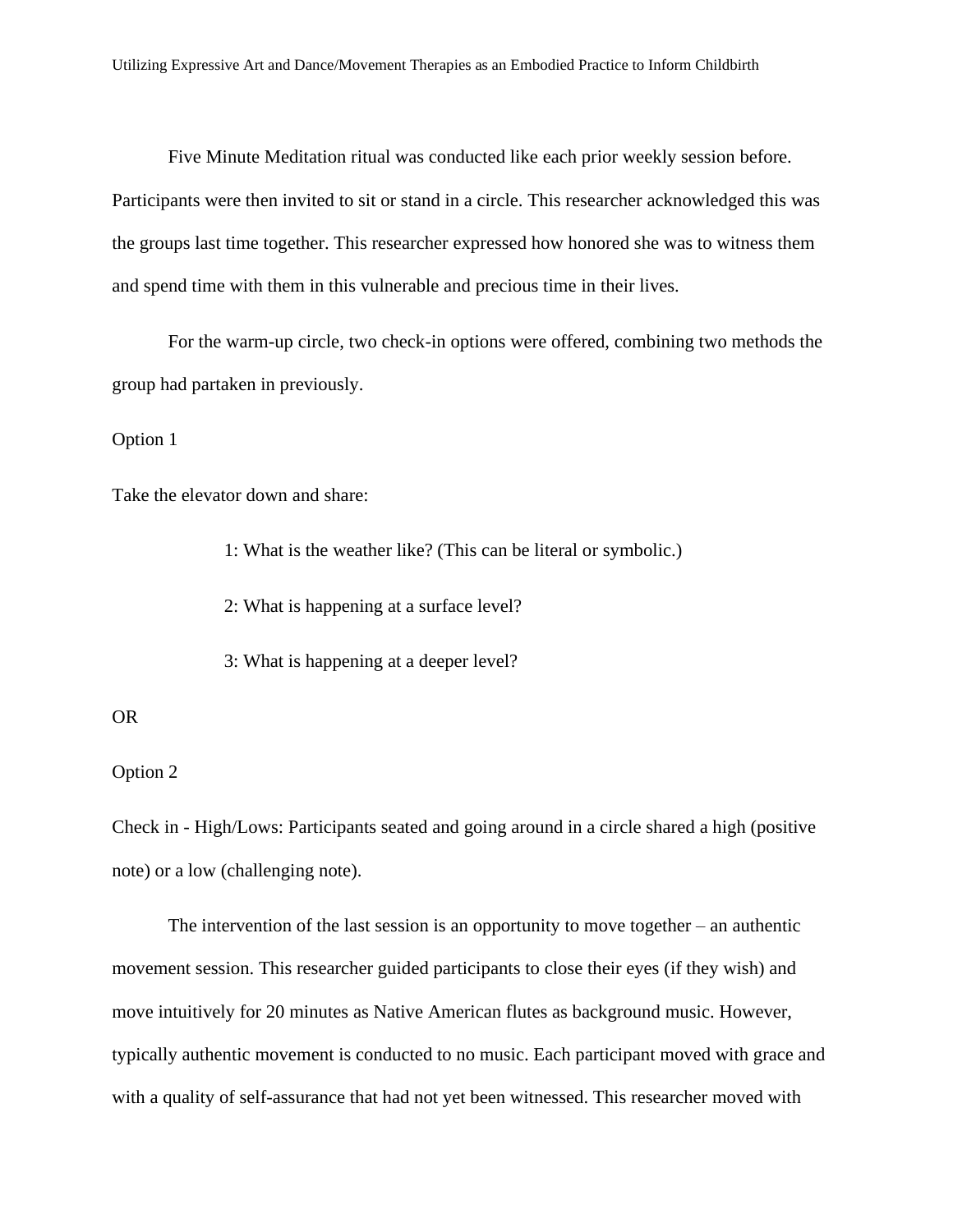participants as they boldly and bravely moved their bodies about the room. One participant laid down and the other two participants, as well as this researcher lied next to her. As the twenty minutes came to an end, participants naturally ended up back in the circle.

To wrap up I offered participants to reflect on their time together. Participants shared getting to know each other and feeling vulnerable with one another created meaning and felt empowering. As a last activity I invited participants to imagine there is a symbolic fire in the middle of our circle. I moved my body accordingly using my arms to build the fire and wave air into it to make the flames grow. I said aloud "strength", offering one quality to the group I wished to give them as a gift. I asked the participants to follow my lead and we danced around our fire for a few moments. After we stomped on it and pretended to blow the ashes into the wind.

To end we took three breaths together and said thank to each other. The participants chose to share contact information to keep in touch and I provided them with flyers to perinatal resources in the area – like a local maternal health support group, Women, Infant and Children Nutrition services(WIC), and a home visiting service that provides educational and participatory home visits to prenatal and postnatal women in the community, much like a travelling public health nurse.

### **Findings**

Over the course of the eight weeks, observations were collected through journaling, taking notes and movement observation, as well as self-reflection through artmaking. These methods of reflection were chosen because it provided an opportunity to process in various ways. Thus, it provided a broader understanding of what happened, what was observed and noticed, and how the researcher felt over all about implementing the curriculum. Using Emunah's Five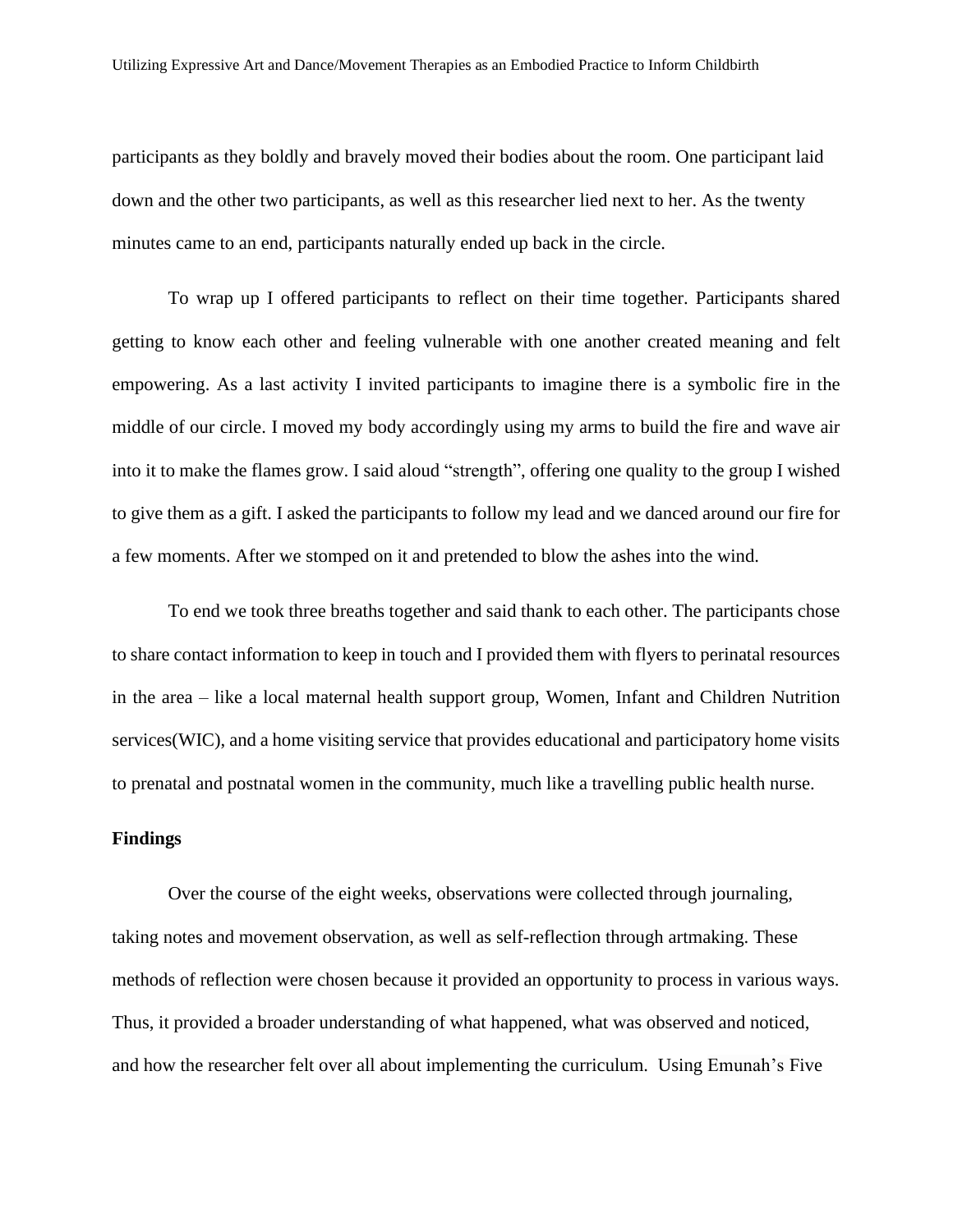Phase Model (2009), allowed me to implement the structure of sessions I was hoping for but also enabled me to attune to the needs of the participants as I witnessed their process.

The results were compiled from personal self-reflections based on what was reported from the group and what was observed. A journal was kept and at the end of each class, served as a place to capture my thoughts and observations. I would conduct my own authentic movement sessions to process what happened in session.

#### **Discussion**

Developing and carrying out this curriculum created a shift in perception of self and others, along with a greater understanding of the use of the body, mind-body connection and embodiment. There is a need for an integration of childbirth embodiment practices, offered alongside compassionate, relationship-focused maternity care, particularly when perinatal emotional issues arise. (Hunter, 20016). Arts-based-inquiry allowed me to consider objectively and subjectively the participants' experience, providing insight for steps moving forward in normalizing embodied practice as part of maternal mental health.

Participants reported feeling empowered by their newly developing embodied practice and because of being connected to one another. This directly relates to my findings of birthing mothers needing to feel connected interpersonally by a sense of safety and belonging, in most of the phenomenological research of childbirth experience. (Walsh, 2010). This experience shed light on the vast possibilities for embodied practices and methods of EXAT and DMT to reduce stress, isolation, physical/psychological discomfort while also developing self-awareness, empathy, healthy coping skills, social engagement (connection), and creativity- all constructs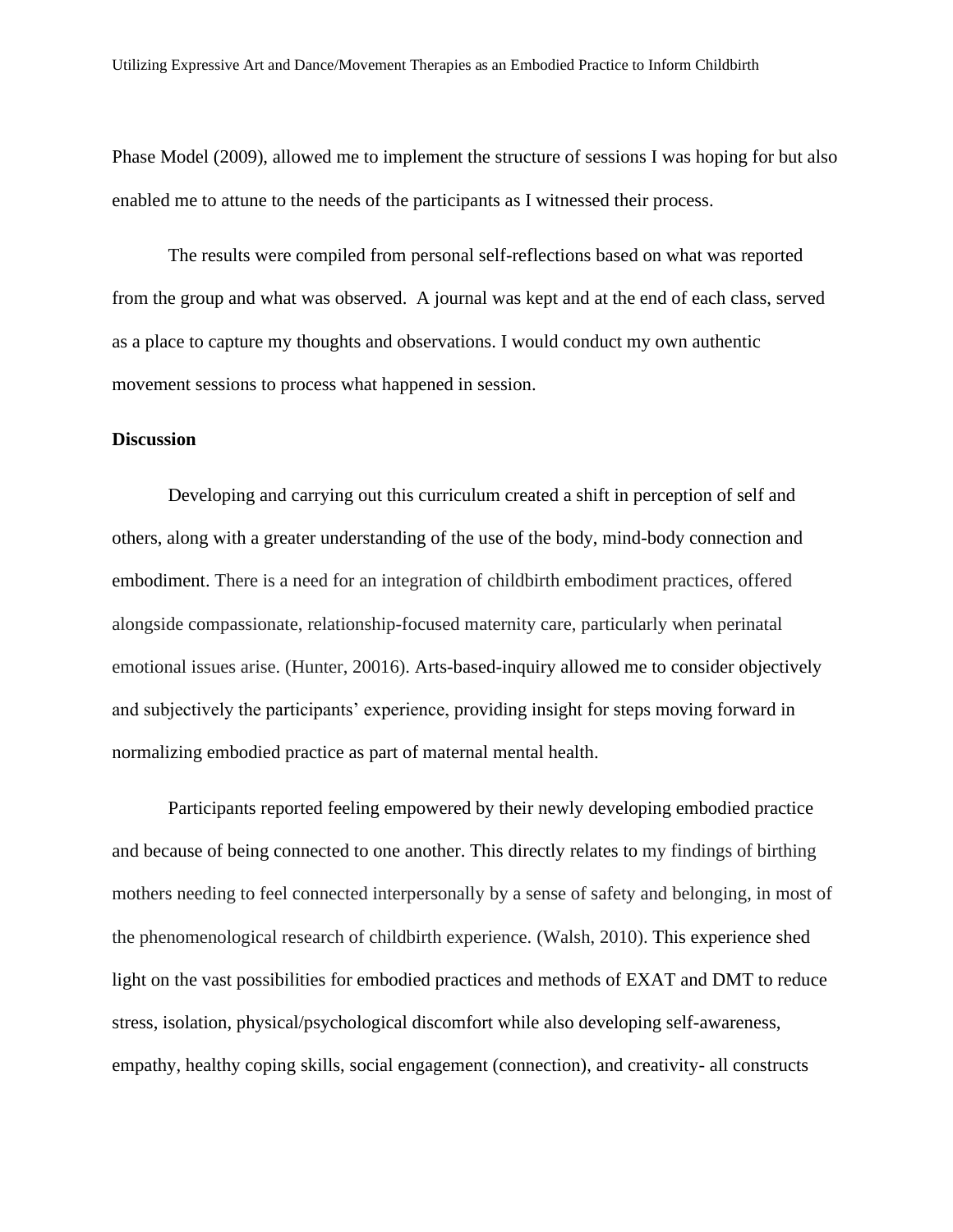beneficial to mothers within the perinatal period that may or may not struggle with perinatal emotional issues and/or carry a diagnosis.

Further thoughts would be for this thesis to encourage state and county representatives and providers within the medical field to recognize and utilize EXAT and DMT methods as an evidence-based treatment for women within the perinatal period, developing common sense policies to offer options in safe and complimentary therapy methods.

#### **Conclusion**

An eight-week curriculum developed by this researcher was implemented with a group of women in the Spring of 2018. The goal in creating an eight week curriculum as a method was to provide evidence, create resources, and demonstrate the effectiveness of Expressive Art Therapy and Dance Movement Therapy as a process to promote community, self-expression, empathy, embodied awareness, and healthy coping skills so that embodied childbirth seems obtainable and do-able.

The shift away from embodied wisdom has moved women away from embracing their bodies and created risk in childbirth. In the United States of America, the maternal [mortality](https://go.gale.com/ps/i.do?p=AONE&u=les_main&id=GALE|A523609895&v=2.1&it=r&sid=ebsco&password=NostimonHmar&ugroup=outside) rate is on the rise, which is unusual for developed countries. One way of providing preventative care and proactively addressing the issues of current birthing culture is to promote and normalize embodiment for birthing mothers.

This review of literature and development of a method can be utilized within the perinatal period to promote a better understanding of maternal mental health including childbirth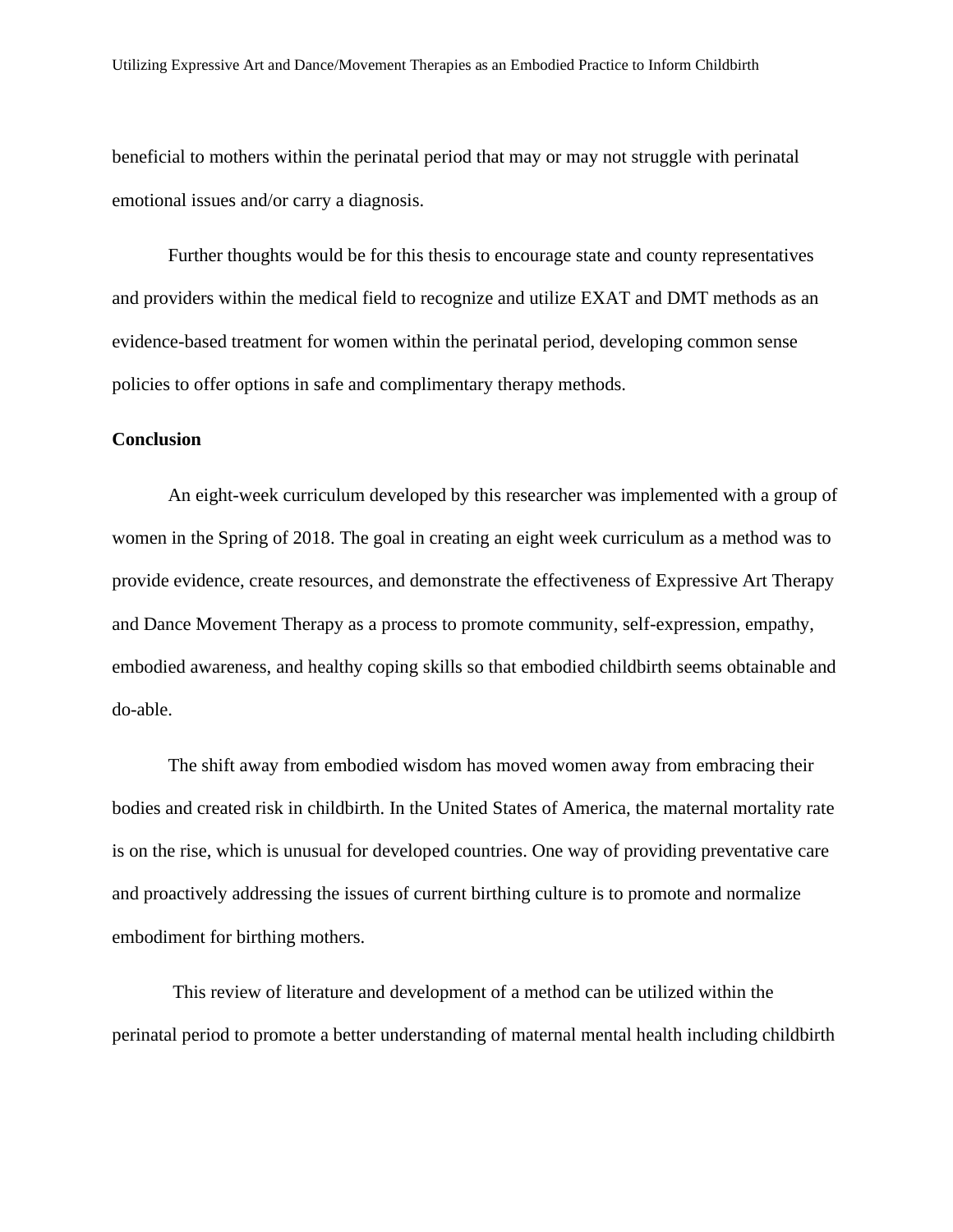education and history, theories of embodiment, attunement and mindfulness techniques to further develop self-awareness and a deeper sense of identity and self for the birthing mother.

Embodiment is missing from our current birthing culture and implementing a method to incorporate embodiment practices, as well as partaking in standard medical care with access to screening for perinatal emotional issues, could greatly impact maternal mental health.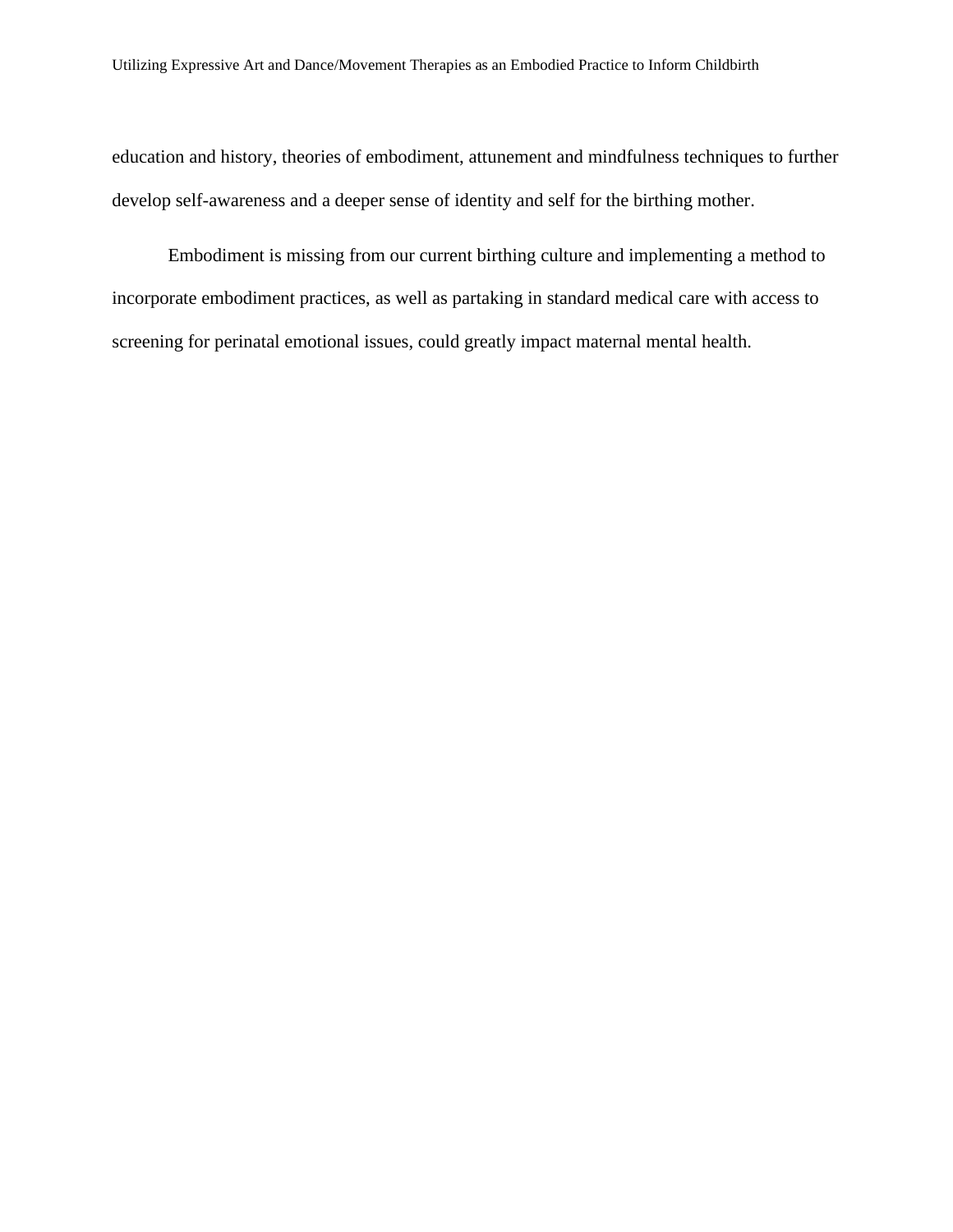#### References

Akrich, M., & Pasveer, B. (2004). Embodiment and Disembodiment in Childbirth

Narratives. *Body &Society*, *10*(2–3), 63–84. <https://doi.org/10.1177/1357034X04042935>

Beckett, K. (2005) Feminism and the politics of childbirth in the United States, *Feminist* 

*Theory*, **6**, 3, 251– 75.

*Birth Matters: understanding how physiologic, healthy birth benefits hospitals and* 

*organizations*. (2014).Healthy Birth Initiative: College of Nurse-Midwives. Pg 4. Retrieved from: [http://www.midwife.org/ACNM/files/ccLibraryFiles/FILENAME/000000004448/HBI-](http://www.midwife.org/ACNM/files/ccLibraryFiles/FILENAME/000000004448/HBI-BirthMatters-100314.pdf)

[BirthMatters-100314.pdf](http://www.midwife.org/ACNM/files/ccLibraryFiles/FILENAME/000000004448/HBI-BirthMatters-100314.pdf)

Centre for Mental Health, LSE Personal Social Services Research Unit. *The costs of [perinatal](http://eprints.lse.ac.uk/59885/1/__lse.ac.uk_storage_LIBRARY_Secondary_libfile_shared_repository_Content_Bauer%2C%20M_Bauer_Costs_perinatal_%20mental_2014_Bauer_Costs_perinatal_mental_2014_author.pdf)  mental health [problems](http://eprints.lse.ac.uk/59885/1/__lse.ac.uk_storage_LIBRARY_Secondary_libfile_shared_repository_Content_Bauer%2C%20M_Bauer_Costs_perinatal_%20mental_2014_Bauer_Costs_perinatal_mental_2014_author.pdf) – report summary (2015)* Retrieved from:

[http://eprints.lse.ac.uk/59885/1/\\_\\_lse.ac.uk\\_storage\\_LIBRARY\\_Secondary\\_libfile\\_share](http://eprints.lse.ac.uk/59885/1/__lse.ac.uk_storage_LIBRARY_Secondary_libfile_shared_repository_Content_Bauer%2C%20M_Bauer_Costs_perinatal_%20mental_2014_Bauer_Costs_perinatal_mental_2014_author.pdf) [d\\_repository\\_Content\\_Bauer%2C%20M\\_Bauer\\_Costs\\_perinatal\\_%20mental\\_2014\\_Bau](http://eprints.lse.ac.uk/59885/1/__lse.ac.uk_storage_LIBRARY_Secondary_libfile_shared_repository_Content_Bauer%2C%20M_Bauer_Costs_perinatal_%20mental_2014_Bauer_Costs_perinatal_mental_2014_author.pdf) [er\\_Costs\\_perinatal\\_mental\\_2014\\_author.pdf](http://eprints.lse.ac.uk/59885/1/__lse.ac.uk_storage_LIBRARY_Secondary_libfile_shared_repository_Content_Bauer%2C%20M_Bauer_Costs_perinatal_%20mental_2014_Bauer_Costs_perinatal_mental_2014_author.pdf)

*[Collaborative Care: The Integration of Perinatal Mental Health into Medical Settings](http://www.maternalmentalhealthnow.org/images/PDFs/2017/Collaborative_Care_Policy_Brief-compressed2.pdf)***. (**Spring

2015). Policy Brief: Los Angeles County Perinatal Mental Health Task Force.

Davis, D. and Walker, K. (2008) Re-discovering the maternal body in midwifery through an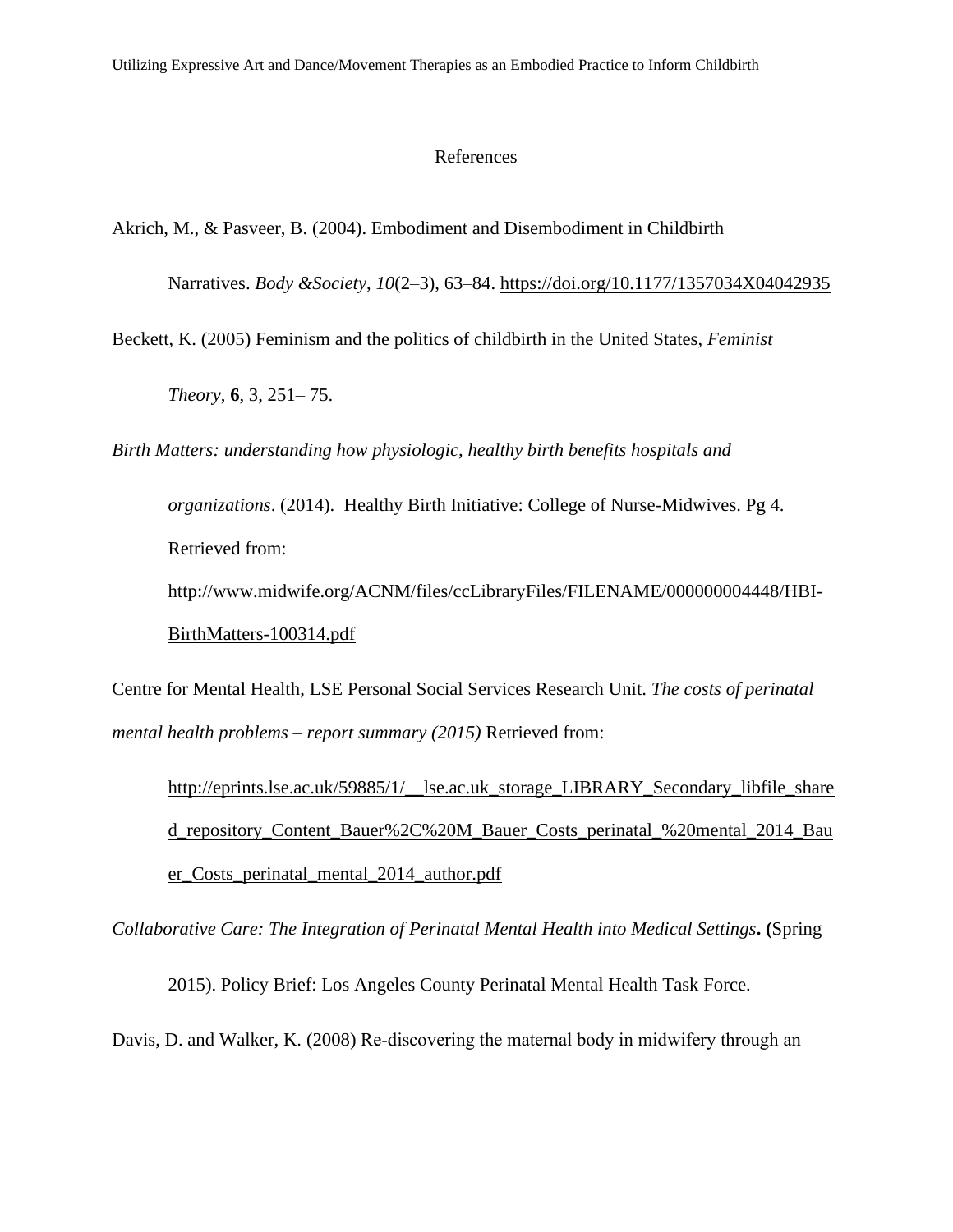exploration of theories of embodiment, *Midwifery*, In Press.

#### doi: [10.1016/j.midw.2008.10.004.](http://dx.doi.org/10.1016/j.midw.2008.10.004)

Dye, N. (1980). History of Childbirth in America. *Signs, 6*(1), 97-108. Retrieved April 9, 2020,

from [www.jstor.org/stable/3173968](http://www.jstor.org/stable/3173968)

- Emunah, R. (2009). The integrative five phase model of drama therapy. In D. Johnson & R. Emunah (Eds.), *Current approaches in drama therapy* (pp. 37–64). Springfield, IL: C. C. Thomas.
- Gallagher, T. (Producer), (2007). Understanding the mind body connection. [Video/DVD] Aquarius Health Care Media. Retrieved from [https://video-alexanderstreet](https://video-alexanderstreet-com.ezproxyles.flo.org/watch/understanding-the-mind-body-connection)[com.ezproxyles.flo.org/watch/understanding-the-mind-body-connection](https://video-alexanderstreet-com.ezproxyles.flo.org/watch/understanding-the-mind-body-connection)
- Gaskin, I. M. (2019). *Ina Mays guide to childbirth*. New York, NY: Bantam Books Trade Paperbacks.

Green, J. (1999) Commentary: What is this thing called 'control'?, *Birth*, **26**, 1, 51– 52.

- Kossak, M. (2015*). Attunment in Expressive Arts Therapy: Toward an Understanding of Embodied Empathy.* Illinois: Charles C. Thomas.
- Kossak, M. (2009). *Therapeutic attunement: A transpersonal view of expressive art therapy.* The Arts in Psychotherapy, 36 (2009), pp. 13-18 Retrieved from: [https://www-sciencedirect](https://www-sciencedirect-com.ezproxyles.flo.org/science/article/pii/S019745560800083X?via%3Dihub)[com.ezproxyles.flo.org/science/article/pii/S019745560800083X?via%3Dihub](https://www-sciencedirect-com.ezproxyles.flo.org/science/article/pii/S019745560800083X?via%3Dihub)

Mettler, B. (1985). *Dance as an Element of Life.* BarbaraMettler Studios: Tuscan, Arizona.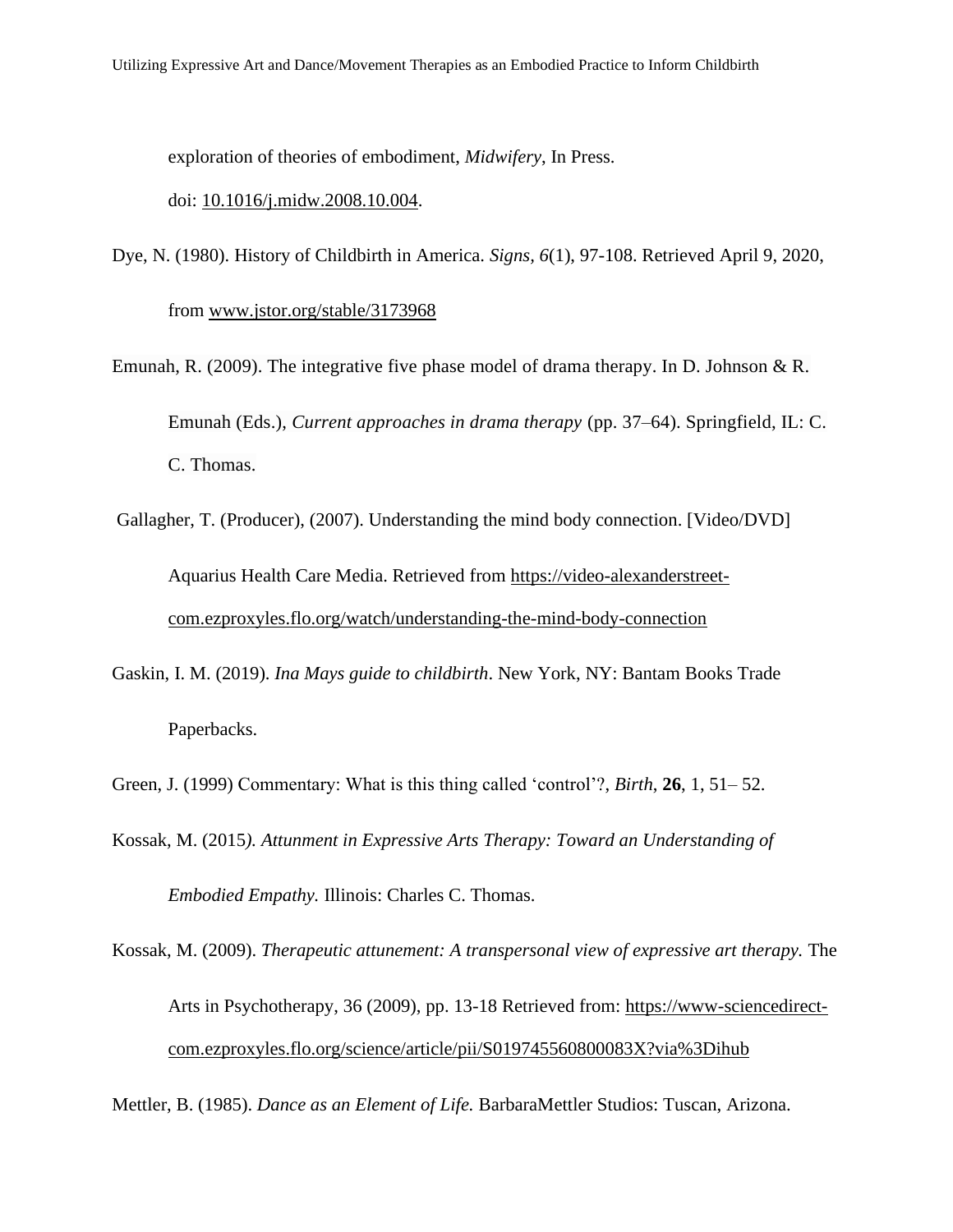- Nystedt, A., Hogberg, U. and Lundman, B. (2006) Some Swedish women's experiences of prolonged labour, *Midwifery*, **22**, 56– 65.
- Tenenbaum, M. (2017). *Nurse-Led Initiatives to Implement Universal Screening for Perinatal*

*Emotional Complications*. Nursing for Women's Health.

Pylyänäïnen et al. (2015). DMT treatment effects. Frontiers in Psychology, 6(980), 1-15.

- Rappaport, L. (2009). Focusing-oriented art therapy: Accessing the Body's Wisdom and Creative Intelligence. London: Jessica Kingsley Publishers.
- Rogers, N. (1993). *The Creative Connection: Expressive Arts as Healing.* Palo Alto, CA: Science and Behavior Books.

Reiger, K. & Dempsey, R. (2006). *Performing birth in a culture of fear: an embodied crisis of late modernity.* Healthy Sociology Review. 15: 364-373. Retrieved from: [https://www.researchgate.net/publication/279392740\\_Performing\\_birth\\_in\\_a\\_culture\\_of\\_](https://www.researchgate.net/publication/279392740_Performing_birth_in_a_culture_of_fear_An_embodied_crisis_of_late_modernity) [fear\\_An\\_embodied\\_crisis\\_of\\_late\\_modernity](https://www.researchgate.net/publication/279392740_Performing_birth_in_a_culture_of_fear_An_embodied_crisis_of_late_modernity)

Ruben, J. (2017). Embodied childbirth. *Dance, Movement & Spiritualties*, *4*(1), 113+. Retrieved from[:https://linkgalecom.ezproxyles.flo.org/apps/doc/A523609895/AONE?u=les\\_main&](https://linkgalecom.ezproxyles.flo.org/apps/doc/A523609895/AONE?u=les_main&sid=AONE&xid=a2a89515) [sid=AONE&xid=a2a89515](https://linkgalecom.ezproxyles.flo.org/apps/doc/A523609895/AONE?u=les_main&sid=AONE&xid=a2a89515)

Thomson, G. (2007) *A Hero's Tale of Childbirth: an Interpretive Phenomenological Study of Traumatic and Positive Childbirth*. Unpublished PhD Thesis, University of Central Lancashire.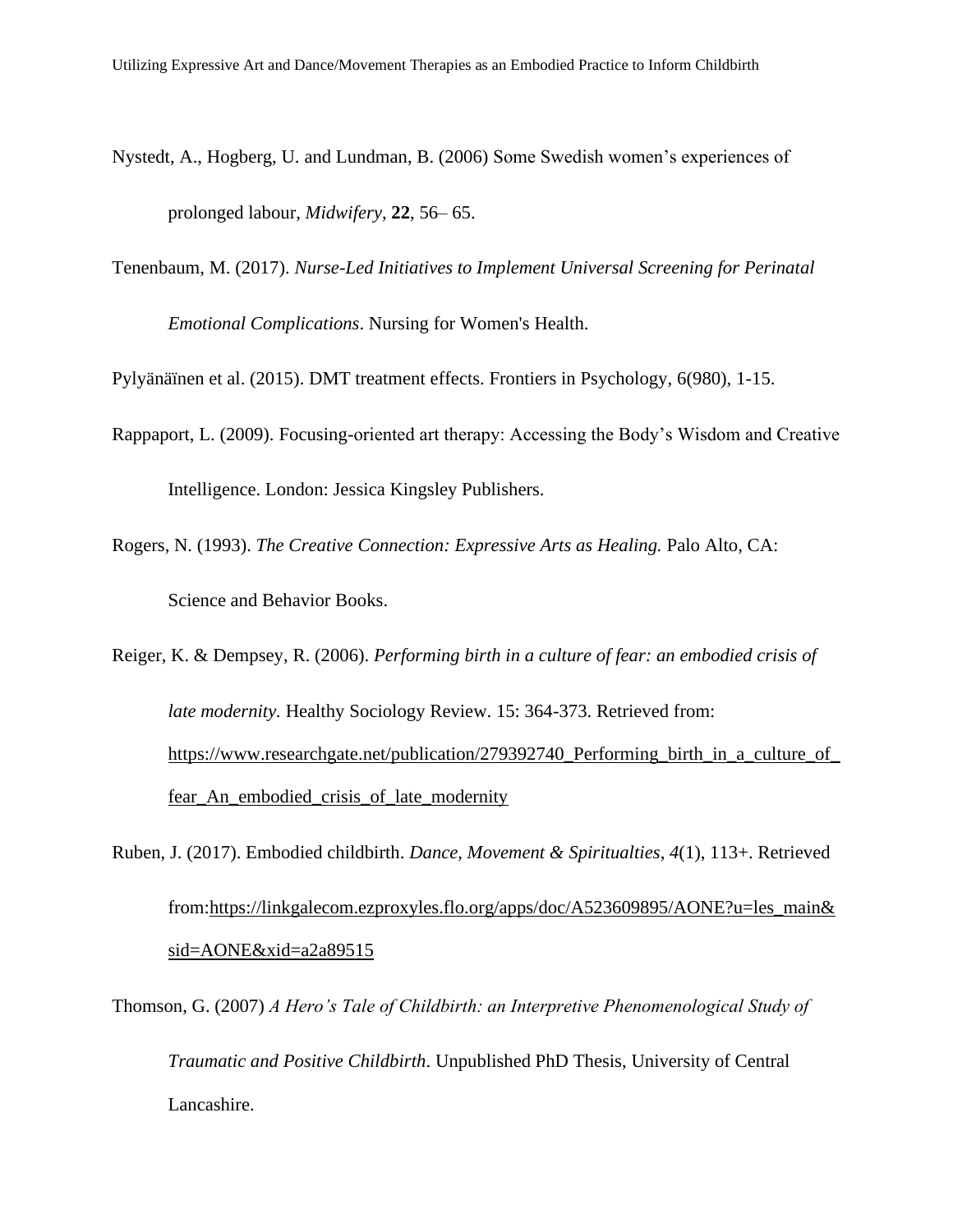Walsh, D.J. (2010), *Childbirth embodiment: problematic aspects of current understandings.*

Sociology of Health & Illness, 32: 486-501. doi: 10.1111/j.1467-9566.2009.01207.x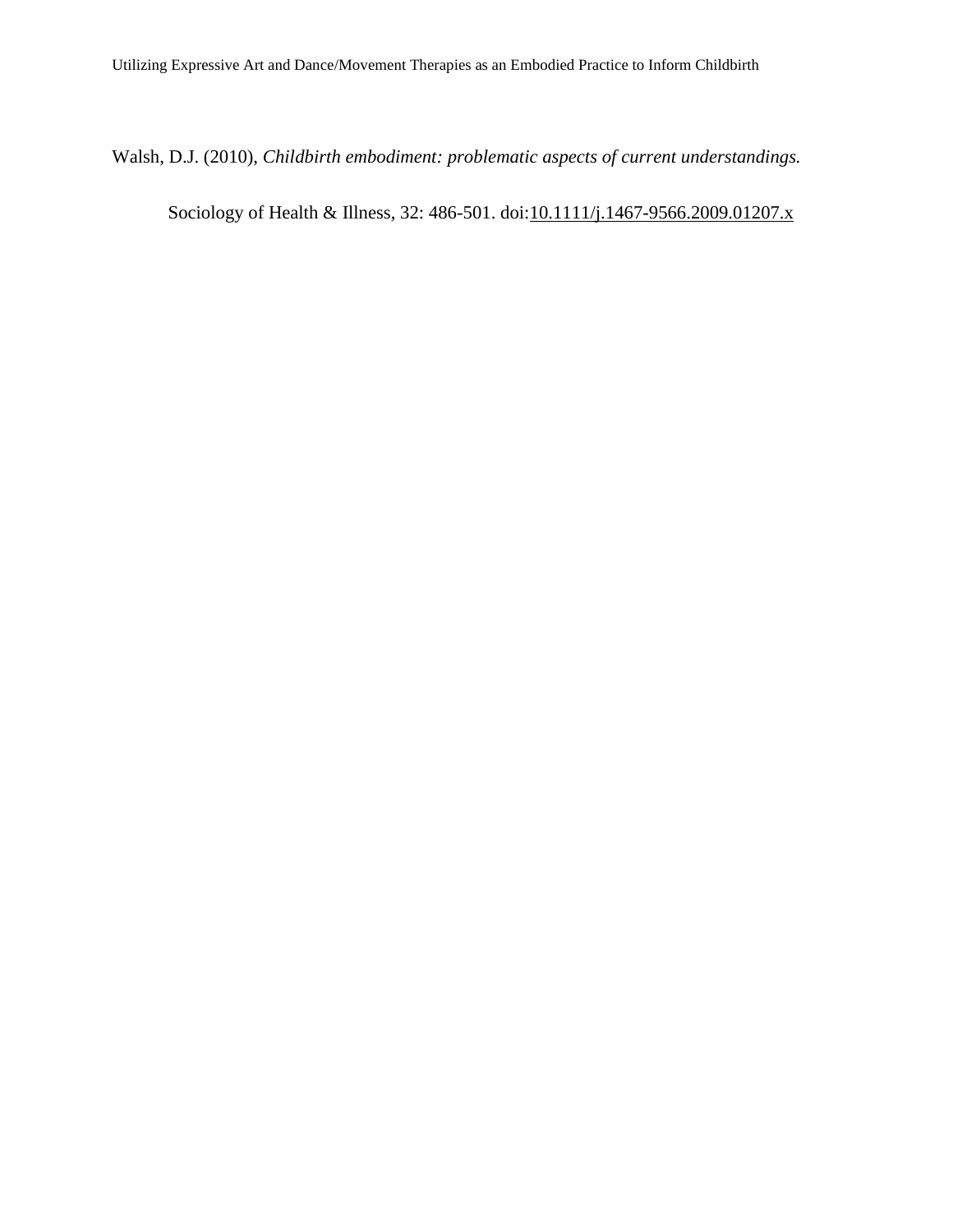Utilizing Expressive Art and Dance/Movement Therapies as an Embodied Practice to Inform Childbirth

#### APPENDIX 1

# **Week 1/Session 1:**

# Ritual to Begin: Five Minute Mediation

# Warm-up: Introduction

Sitting in a circle (preferably in chairs) each participant offers their name and a fact about themselves. The facilitator goes first as example and offers the introduction to go left or right to a willing participant.

# Activity:

Establish safety, expectations and rules. Name qualities that aid in creating safe and brave space for example: acceptance, confidentiality, ability to say "no" or "pass", dignity, healthy and positive communication, etc. Ask participants to verbalize what qualities are needed for them to feel safe and then brave to share and connect. The goal is to establish mutual expectations for the group and lay out ground rules.

# Intervention:

Introduce mind-body connection and Embodiment (Kossak, 2015) by defining and giving examples. Facilitate a body scan verbally while also guiding physically. Suggest getting comfortable. Participants can lay down or close their eyes if they wish. Bodies are rooted into the floor offering an essence of being grounded. A body scan brings presence and awareness to each part of the body. Starting at the toes and feeling each part of the body slowly all the way up to the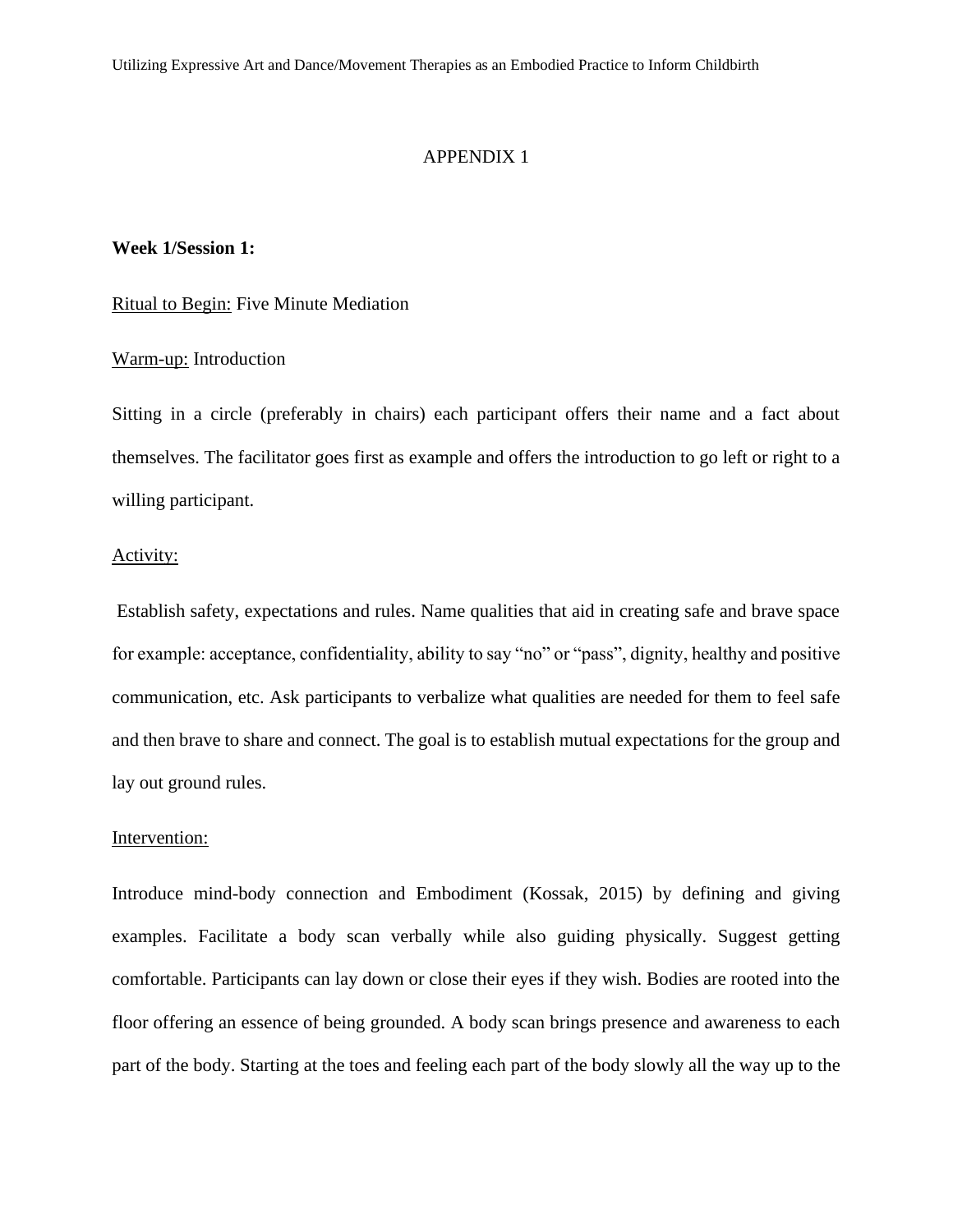crown of the head, the participant becomes aware and physically conscious. The goal is to develop a mind-body connection.

#### Wrap-up:

Offer for participants to take a moment to reflect on the process and re-orient themselves back into being with others. Suggest sketching, moving or writing for fifteen minutes. (Offer materials: markers, writing utensils, paper). After allotted time come to circle and invite participants to share.

#### Ritual to End:

Take three breaths together, say goodbye.

#### **Week 2/Session2:**

# Ritual to Begin: Five Minute Meditation

Warm-up: Check in - High/Lows: Participants seated and going around in a circle share a high (positive note) or a low (challenging note).

Intervention: Mind/Body Exploration with movement. Introduce Dance/Movement Therapy technique, Authentic Movement. Connect embodiment and authentic movement. Listening to the body to become embodied to authentically move. Offer twenty minutes of simultaneous Authentic Movement with no music however voice is welcome. Movement is sometimes stillness. Everything is always in movement even in stillness.

#### Wrap-up: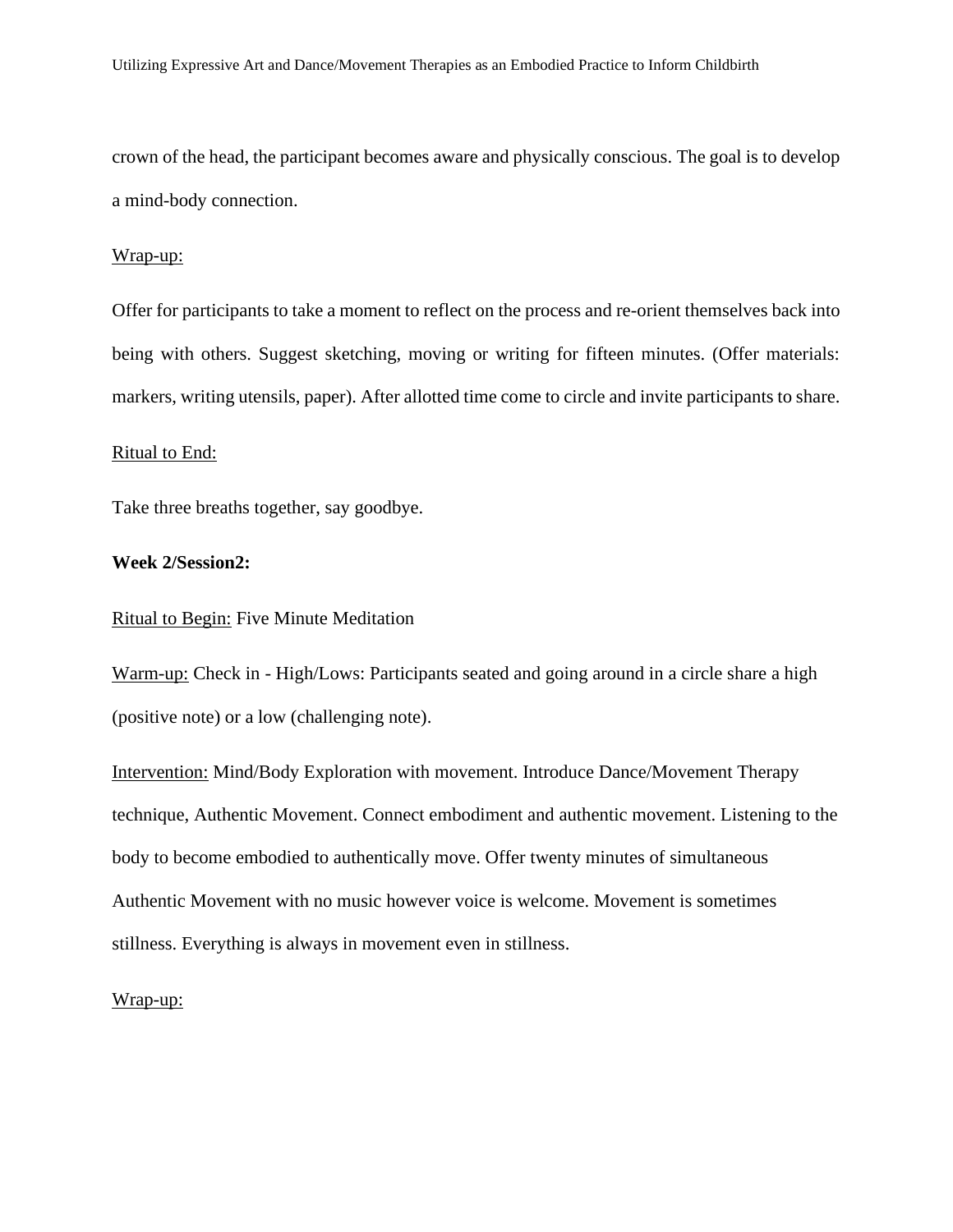Offer for participants to take a moment to reflect on the process and re-orient themselves back into being with others. Suggest sketching, moving or writing for fifteen minutes. (Offer materials: markers, writing utensils, paper). After allotted time come to circle and invite participants to share.

#### Ritual to End:

Take three breaths together, say goodbye.

#### **Week 3/Session 3:**

Ritual to Begin: Five Minute Meditation

Warm-up: Check in – Take the elevator down and share:

- 1: What is the weather like? (This can be literal or symbolic.)
- 2: What is happening at a surface level?
- 3: What is happening at a deeper level?

Intervention: Mind/Body Exploration with movement and connection. Mirroring another's movement embodies empathy and develops connection. Participants can partner with another participant, with facilitator, or with their baby in utero. Partners mirror the other's movements. With baby in utero, mother can place hands on belly and 'play tag' or mimic movement back if there is any movement. This can take some practice. Invite prenatal mothers to move and play at home. Mirroring movements prenatally and mimicking facial expressions after baby is born develops mirror neurons, creating secure attachment.

#### Wrap-up: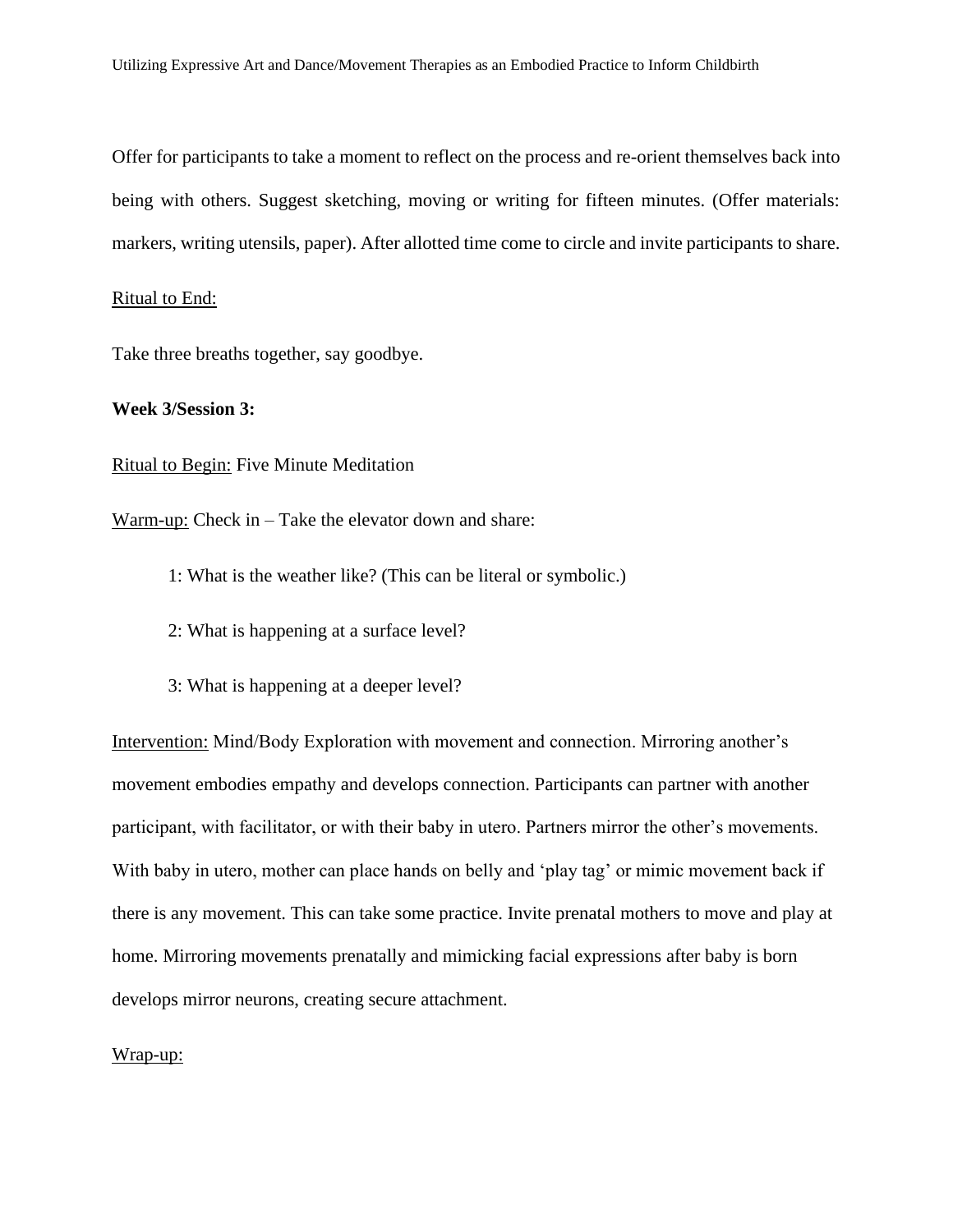Offer for participants to take a moment to reflect. Suggest sketching, moving or writing for fifteen minutes. (Offer materials: markers, writing utensils, paper). After allotted time come to circle and invite participants to share.

#### Ritual to End:

Take three breaths together, say goodbye.

#### **Week4/Session 4:**

# Ritual: Five Minute Meditation

Warm-up: Check in – Seated or standing in a circle, taking turns, each participant offers one word that symbolizes their experience or mood at this time.

Intervention: Expressive Art Therapy technique to develop self-esteem and a healthy self-image through self-acceptance and forgiveness. Educate participants on the idea of the inner critic. Define this with the group and provide examples. Invite participant to quiet their inner critic by means of meditation while being still or moving. Offer suggestions like imagining black frames of thought or envision each thought to be a bubble that floats away and pops. Each thought must be forgiven. Each participant must be gentle with themselves. Facilitator offers that participant imagines themselves as a friend to encourage acceptance, forgiveness and self-love.

# Wrap-up:

Offer for participants to take a moment to reflect on quieting the inner critic. Suggest sketching an image or symbol that represents a quiet inner critic. Allow enough time for participants to finish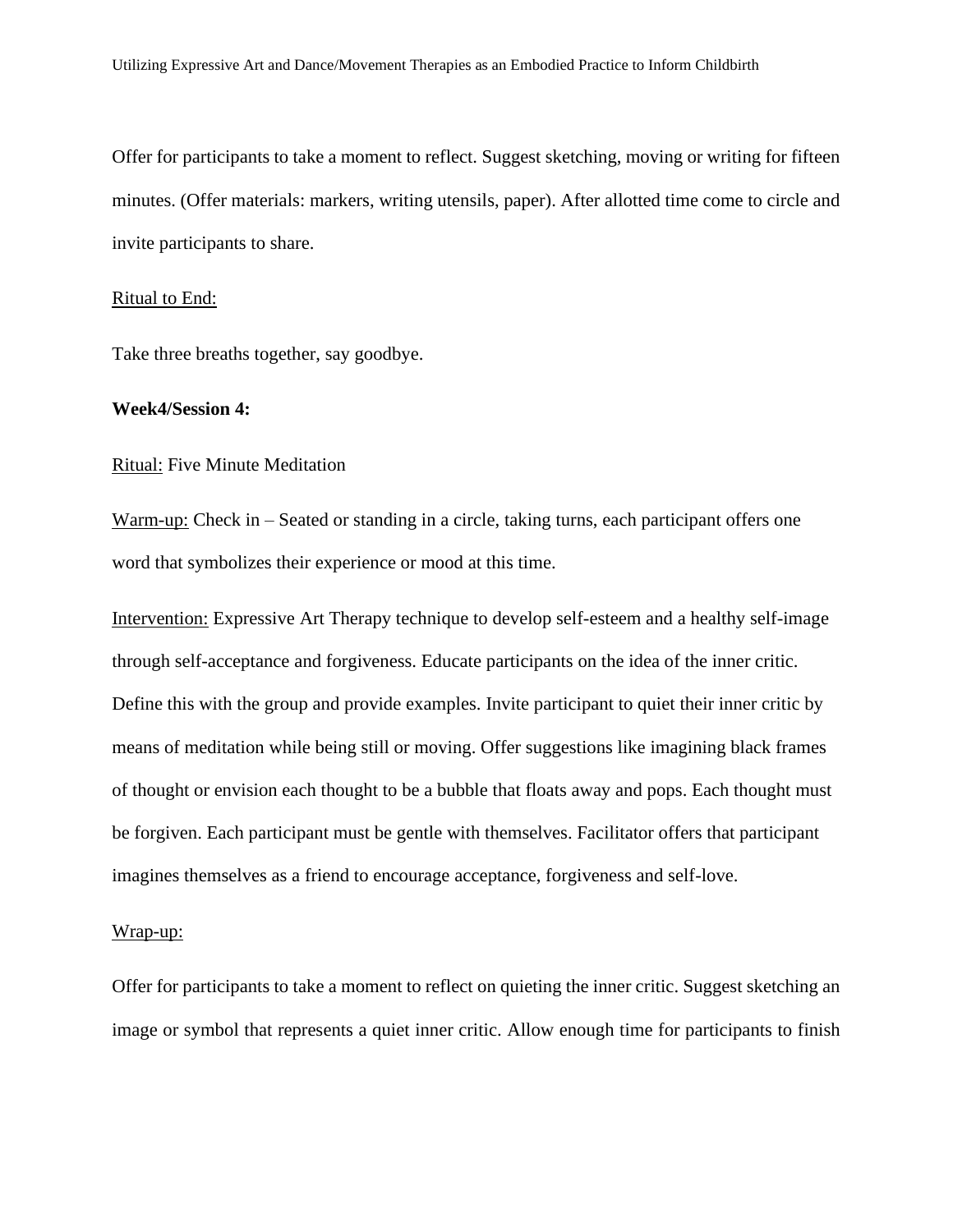image. (Offer materials: markers, writing utensils, paper). After allotted time come to circle and invite participants to share.

#### Ritual to End:

Take three breaths together, say goodbye.

#### **Week 5/Session 5**

#### Ritual: Five Minute Meditation

Warm-up: Check in – Seated or standing in a circle, taking turns, each participant offers one movement that symbolizes their experience or mood at this time.

Intervention: Expressive Art Therapy technique to develop self-esteem and a healthy self-image through self-acceptance and forgiveness. Facilitate ten-minute guided meditation. Researcher used script of the Warrior from Laury Rappaport's *Focusing and Orienting within Expressive Art Therapy.* The Warrior is an internal character that represents our whole self in infinite being. The goal is to create space for self-forgiveness that is necessary to accept and be gentle with oneself while also identifying one's strength and resiliency. (Rappaport, 2009).

#### Wrap-up:

Offer for participants to take a moment to reflect on the Warrior. Suggest sketching an image or symbol that represents this or their process during this session. Allow enough time for participants to finish image. (Offer materials: markers, writing utensils, paper). After allotted time come to circle and invite participants to share.

#### Ritual to End: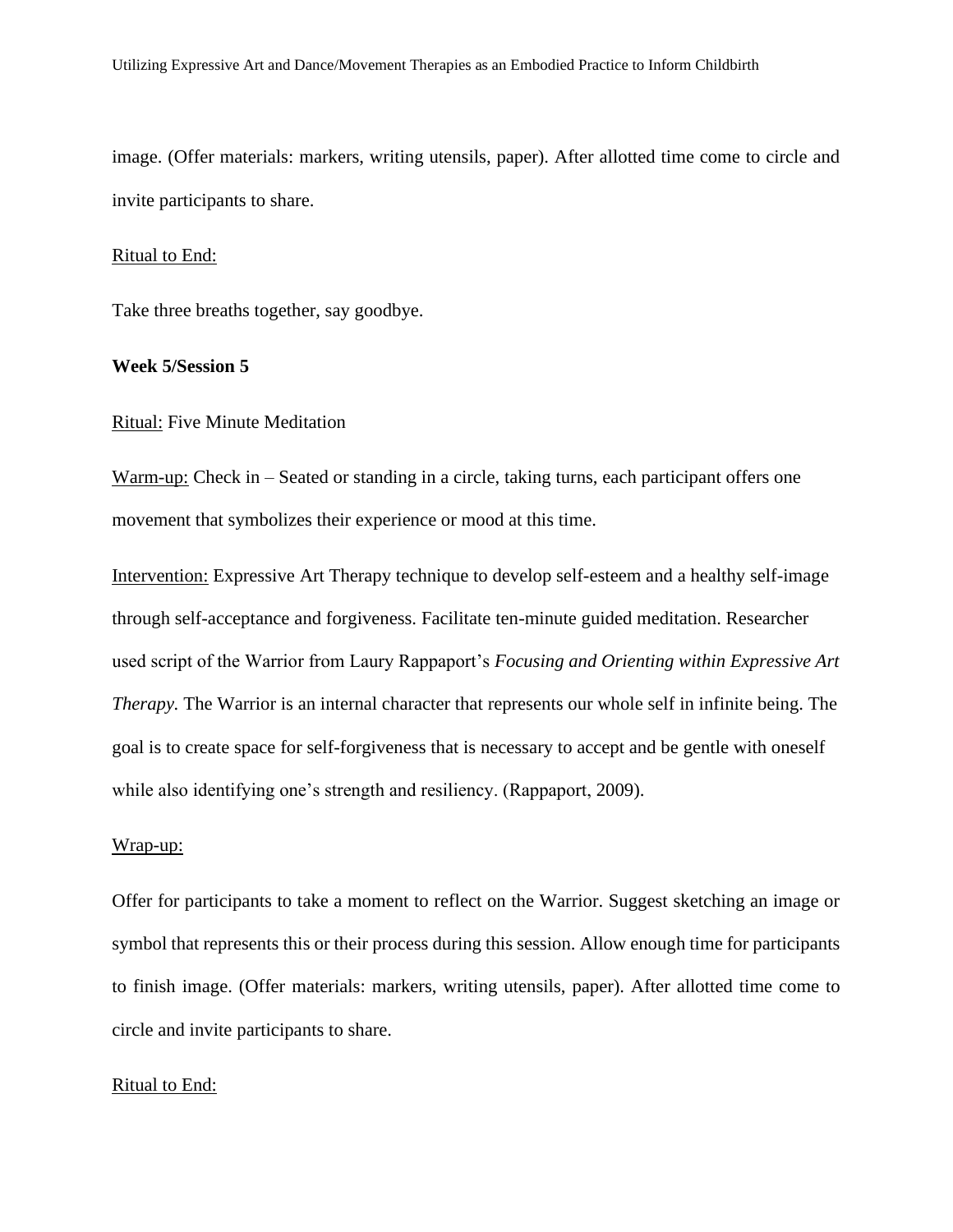Take three breaths together, say goodbye.

#### **Week 6/Session 6**

#### Ritual: Five Minute Meditation

Warm-up: Check in – Seated or standing in a circle, taking turns, each participant offers a sound that symbolizes their experience or mood at this time. Sound can be using their hands as percussion instruments or their voice.

Intervention: Discuss ambiguity – being okay with the unknown. Ask the group to brainstorm a list of expectations they have or had for their birth and/or for their baby. Compare expectations to reality. Ask the group so far what expectations they have had that did not follow through as planned. How did they cope with the let down of not having the expectations be met? Perhaps ambiguous feelings come up about not being a good enough parent. Explore what the idea of the good enough parent means. Offer drawing materials and paper. Instruct participants to create an abstract self portrait of themselves as the good enough parent for a realistic baby. Allow enough time for participants to finish image; no more than thirty minutes.

# Wrap-up:

Offer for participants to reflect on their process. After allotted time come to circle and invite participants to share any revelations or thoughts that came to mind or feelings that arose in their bodies while creating their images. Offer feedback about how to further manage ambiguous feelings through utilizing coping skills.

# Ritual to End: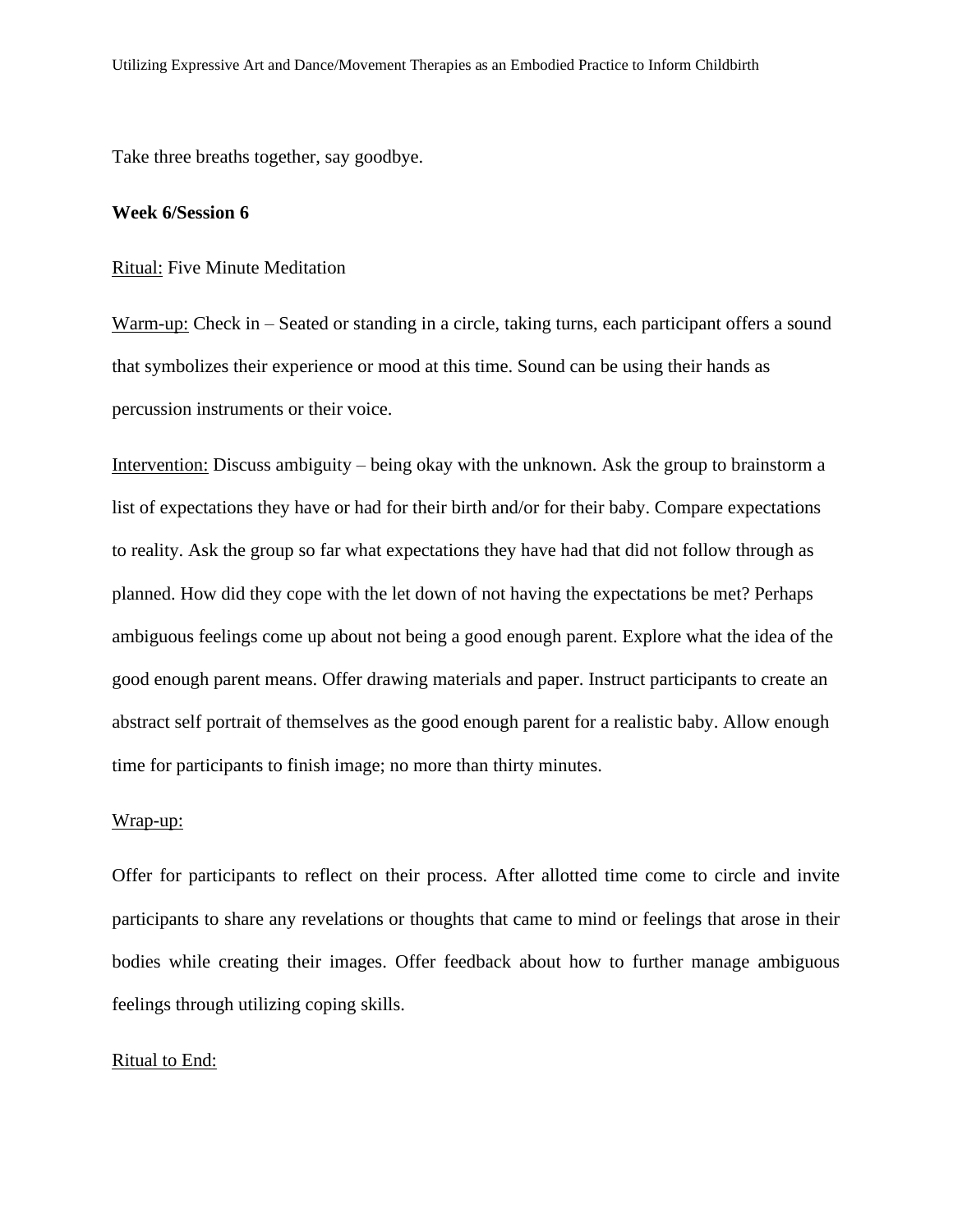Take three breaths together, say goodbye.

#### **Week 7/Session 7**

#### Ritual: Five Minute Meditation

Warm-up: Check in – Seated or standing in a circle, taking turns, each participant offers one word, movement, sound (or all) that symbolizes their experience or mood at this time.

Intervention: Parenting is not done in isolation. Support systems are made up of community, friend and family supports. Some of these supports are natural, some on them are found, like resources in the community that new parents can rely on. Brainstorm some of these supports with participants. Instruct them to create a social atom of these supports with themselves in the middle. Offer materials like paper, old magazine clippings, glue and scissors to create the atom. The social atom looks like a web – the participant places themselves in the middle, next is close family and friends they can rely on, then community supports like school, church, a social club, medical and mental health providers, then larger supports that are less available and not tangible (like online support groups). Offer resources and referrals if needed to fit the participants' needs.

# Wrap-up:

Offer for participants to reflect on their social atoms. After allotted time come to circle and invite participants to share any revelations or thoughts that came to mind or feelings that arose in their bodies while creating their images. Offer time to reflect on process.

#### Ritual to End:

Take three breaths together, say goodbye.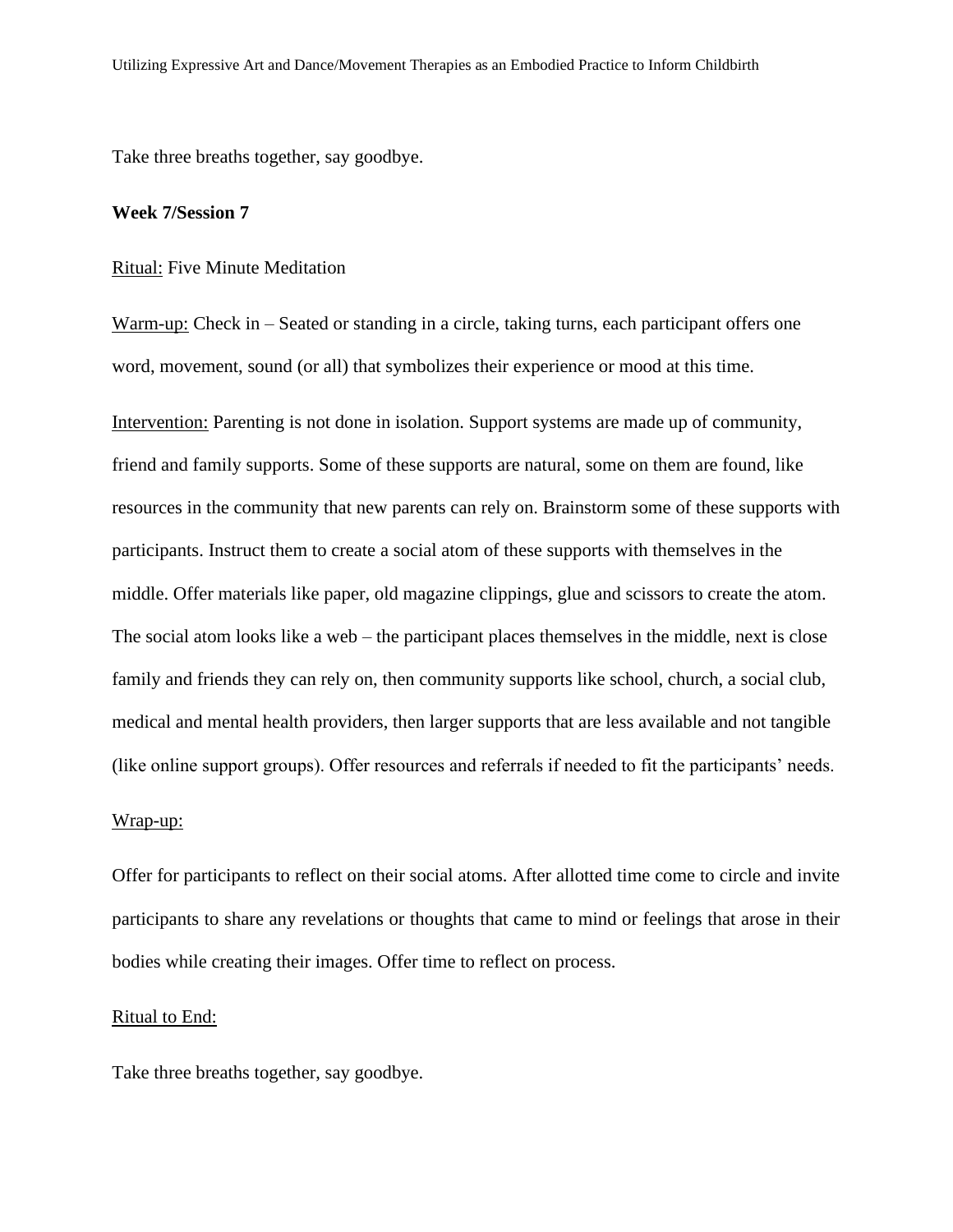#### **Week 8/Session 8**

Ritual: Five Minute Meditation

Warm-up: Offer two check in options:

1. Check in - Take the elevator down and share:

1: What is the weather like? (This can be literal or symbolic.)

2: What is happening at a surface level?

3: What is happening at a deeper level?

OR

2. Check in - High/Lows: Participants seated and going around in a circle share a high (positive note) or a low (challenging note).

Intervention: As this is the last time to meet offer one more opportunity to move together – an authentic movement session. Guide participants to close their eyes (if they wish) and move intuitively for 20 minutes. This may look like someone laying down still. Remember even in stillness we are always in movement. Offer themes of self-love and empowerment. Bodies are strong and capable.

#### Wrap-up:

Offer for participants to reflect on their time during these last 8 weeks. What has been helpful? What has been challenging? Offer time to ask questions and share thoughts. Brainstorm ways to